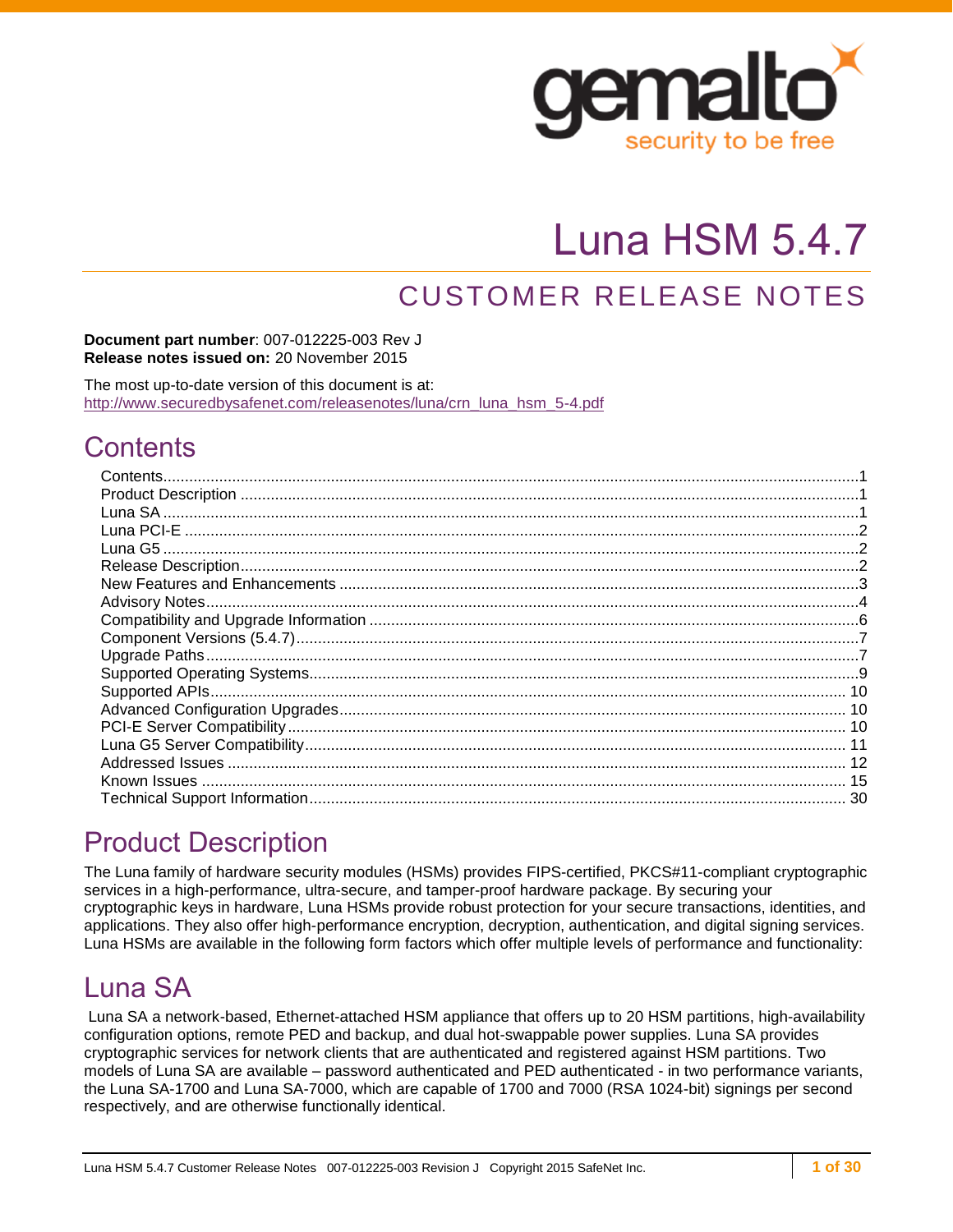## <span id="page-1-0"></span>Luna PCI-E

Luna PCI-E is an internal PCI-E form factor HSM that is installed directly into an application server to provide cryptographic services for the applications running on the server. Two models of Luna PCI-E are available – password authenticated and PED authenticated - in two performance variants, the Luna PCI-E-1700 or PCI-E-7000 which are capable of 1700 and 7000 (RSA 1024-bit) signings per second respectively, and are otherwise functionally identical.

## <span id="page-1-1"></span>Luna G5

Luna G5 is a USB-attached external HSM that is attached directly to an application server, via USB, to provide cryptographic services for the applications running on the server.

## <span id="page-1-2"></span>Release Description

This CRN addresses Luna HSM 5.4.x releases. How you upgrade depends on your operating system. See ["Upgrade Paths"](#page-6-1) on page [7](#page-6-1) for more information. Luna HSM 5.4.x is "update only", meaning that Luna HSM products continue to be shipped from the factory at version 5.2.3, and you have the option to update the software and firmware to version 5.4.x.

### **Luna HSM 5.4 Security Patch**

This firmware patch for Luna G5 and Luna PCI-E and Luna SA to firmware version 6.2.5 or 6.10.9 or 6.20.2 or 6.21.2, addresses a vulnerability described in security bulletin 150512-1. We recommend that you install this patch immediately on all applicable HSMs.

Find the update instructions in document 007-013037-001 Luna HSM Firmware Vulnerability Update Sheet, accompanying the patch.

See also the FIPS comments below, and the effects of the current patch on firmware update paths.

### **Luna HSM 5.4.7**

Luna HSM 5.4.7 is a Luna SA-only release, 630-010165-024, which includes the previous 5.4.x releases and patches, as well as firmware 6.21.0.

#### *BASH-related vulnerabilities addressed*

In light of the recent BASH-related vulnerabilities (known as Shellshock/Aftershock/Bashdoor) covered within CVE-2014-6271, CVE-2014-6277, CVE-2014-6278, CVE-2014-7169, CVE-2014-7186, and CVE-2014-7187, SafeNet has developed and tested Luna SA software updates to address all of the listed vulnerabilities. Other Luna products do not use BASH and are not affected. See HSMAN-125 in the Luna SA Addressed Issues table.

#### *NTLS lockout (intermittent shutdown)*

This release also fixes an issue where NTLS would intermittently stop after days of client application traffic. See LHSM-12955 in the Luna SA Addressed Issues table.

### **Luna HSM 5.4.6**

Limited release.

### **Luna HSM 5.4.5**

Limited release.

### **Luna HSM 5.4.4**

Luna HSM 5.4.4 is a Luna SA-only release, 630-010165-021, which includes the previous 5.4.x releases and patches, as well as firmware 6.21.0.

#### **Fixing BASH-related vulnerabilities**

In light of the recent BASH-related vulnerabilities (known as Shellshock/Aftershock/Bashdoor) covered within CVE-2014-6271, CVE-2014-6277, CVE-2014-6278, CVE-2014-7169, CVE-2014-7186, and CVE-2014-7187,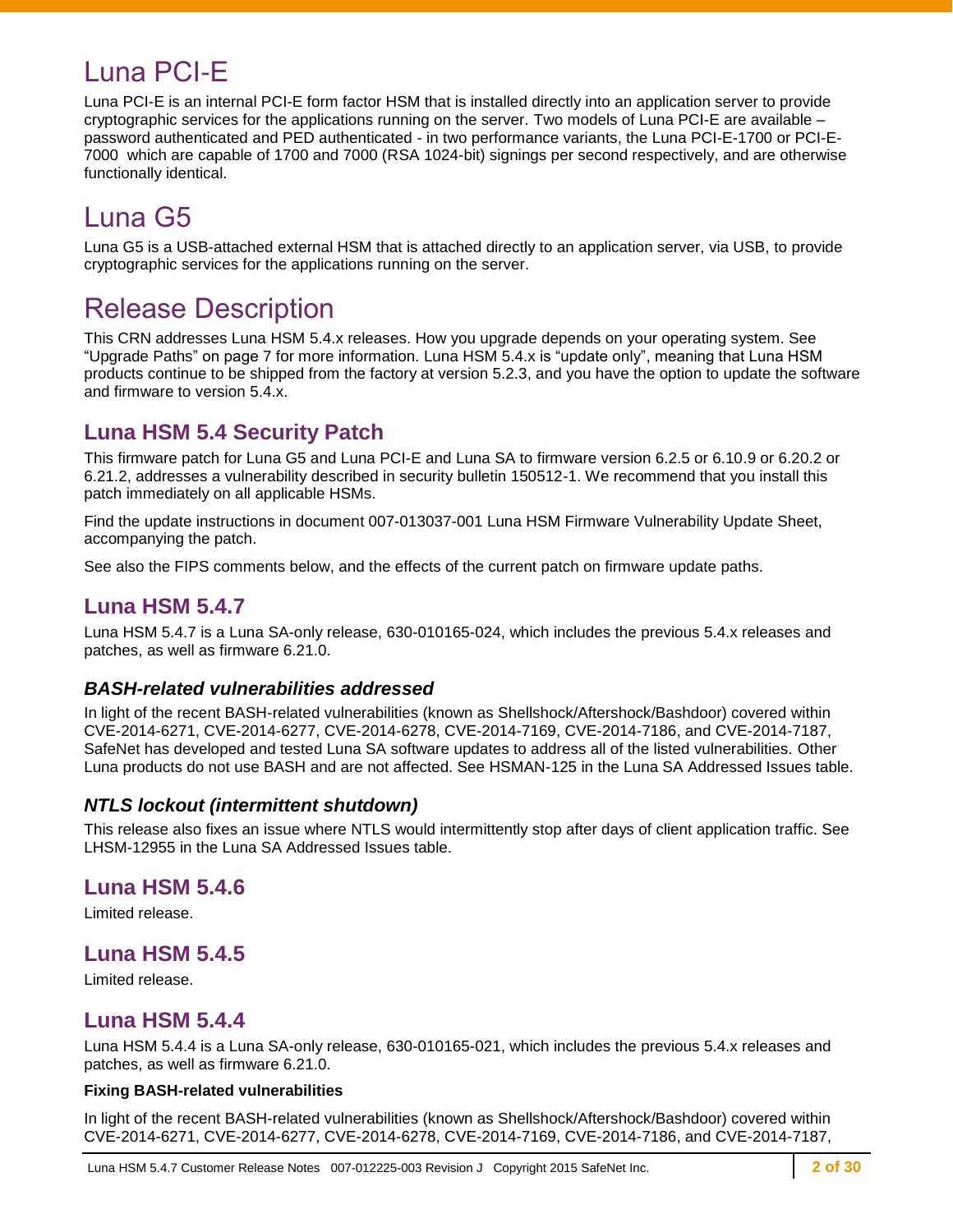SafeNet has developed and tested Luna SA software updates to address all of the listed vulnerabilities. Other Luna products do not use BASH and are not affected. See HSMAN-125 in the Luna SA Addressed Issues table.

### **Luna HSM 5.4.3**

Luna HSM 5.4.3 was a patch for Luna SA only, addressing OpenSSL vulnerability ( [http://www.openssl.org/news/secadv\\_20140605.txt](http://www.openssl.org/news/secadv_20140605.txt) ). For more info see SafeNet Security Bulletin 140605-1 'SSL/TLS MITM Vulnerability with SafeNet Luna SA'.

### **Luna HSM 5.4.2**

Luna HSM 5.4.2 solves a problem discovered in Luna SA 5.4.1 where C\_Login was taking significantly longer than in previous releases, having an impact on the performance of short-lived applications.

#### *Windows/Linux/Solaris*

On Windows, Linux, and Solaris, Luna HSM 5.4.2 consists of a client patch (630-010370-001) and an appliance patch (630-010165-015) that are installed on top of Luna HSM 5.4.1.

#### *HP-UX/AIX*

On HP-UX and AIX, Luna HSM 5.4.2 is a single consolidated package that includes client software (5.4.2), appliance software (5.4.1), and HSM firmware for all models of the Luna SA, Luna PCI, and Luna G5 HSMs.

**Note** Luna HSM 5.4.2 does not include the 5.4.2 appliance patch (630-010165-015). You must install the appliance patch separately. UPDATE: See Luna SA 5.4.7 which includes all the previous 5.4.x releases and patches.

### **Luna HSM 5.4.1**

Luna HSM 5.4.1 replaces Luna HSM 5.4.0, which is no longer available. It fixes a vulnerability in OpenSSL (CVE-2014-0160 - TLS heartbeat read overrun).

#### *Windows/Linux/Solaris*

Luna HSM 5.4.1 is a single consolidated package for Windows, Linux, and Solaris that includes client software, appliance software, and HSM firmware for all models of the Luna SA, Luna PCI, and Luna G5 HSMs. Luna HSM 5.4.1 is "update only", meaning that Luna HSM products continue to be shipped from the factory at version 5.2.3, and you have the option to update the software and firmware to version 5.4.1.

## <span id="page-2-0"></span>New Features and Enhancements

Luna HSM 5.4.x introduces some new features and improvements, as follows:

### **Features that do not require HSM firmware 6.21.0**

#### *Improved Remote Management*

The default IP address and port for Remote PED are configurable through the lunacm utility.

Remote PED function has been adjusted to work reliably over VPN connections.

#### *Configurable SO Authorization Requirement for Luna SA Admin Operations*

A "forceSOlogin" option now allows the Luna SA HSM Security Officer to optionally enforce that the SO must be logged in when certain sysconf, ntls, htl, and client commands are run.

#### *Improved Product Documents*

Both HTML/Web and PDF versions of Luna documentation are provided, with a combined navigation page to search or browse in either format, and to view or download individual component documents as separate PDF files. Enhanced monitoring and logging information is included.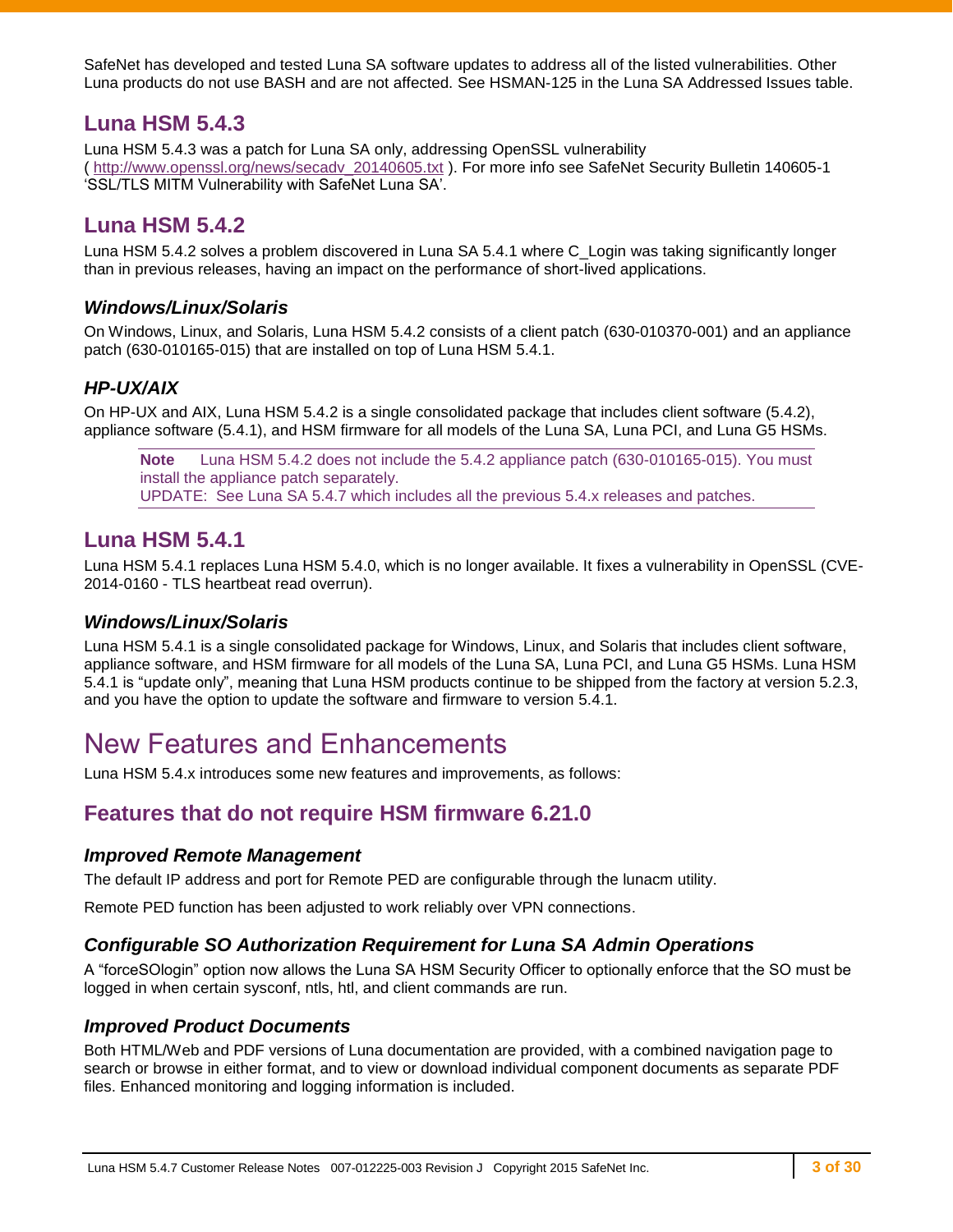#### *Configurable Luna SA Banner*

The session-start banner text that appears at the beginning of each new Luna SA SSH session is configurable by uploading a text file and using the command "sysconf banner" to apply the file content as extended banner text.

### **Features that require HSM firmware 6.21.0**

#### *FIPS Certification Update*

Luna HSMs updated to firmware 6.21.0 implement conformity with the latest NIST interpretations of applicable FIPS standards, including enforcement of legacy-only status for some older mechanisms. With the HSM not in FIPS mode, you can use any algorithm in any manner. With the HSM set to FIPS mode, certain deprecated algorithms are restricted with respect to key-size range, or with respect to permissible operations.

As discussed on the NIST website, some algorithms and key sizes are already precluded in FIPS mode, and additional restrictions will come into force in 2015. We recommend that you begin migrating away from keys that will no longer be supported.

#### *New Algorithms*

Luna HSM 5.4.x adds the X9.19 Retail MAC and DUKPT algorithms.

#### *Small Form-Factor USB Backup*

For Luna HSMs with PED authentication, HSM partition objects can be securely backed up to SafeNet e7300 tokens via locally connected Luna PED, or via Luna Remote PED for distant backup. To evaluate the Small Form Factor Backup feature (SFF backup), contact your SafeNet Sales Representative to obtain the necessary Capability Update.

#### **Usage Notes**

- SFF backup requires firmware 6.21.0 or higher.
- SFF backup requires the Common Criteria certified version of eToken 7300.
- SFF backup over local PED connection is subject to some stability issues (see Known Issues section, below).
- SFF backup requires that PEDTimeout2 is set to a value of 200000 in the crystoki.ini file.
- If you are applying SFF backup to a Password-authenticated Luna HSM, you must apply the SFF backup capability update file before you apply the Remote PED capability update file. Attempting to install the SFF backup update after the Remote PED capability update causes the following error:

(10A0B : LUNA\_RET\_OPERATION\_RESTRICTED).

If you install the Remote PED capability before the SFF backup capability, you can correct the problem by rolling back the firmware (which removes the CUF), re-installing f/w 6.21.0, installing the SFF backup capability file, and then installing Remote PED capability file.

This issue does not occur on PED-authenticated Luna HSMs.

## <span id="page-3-0"></span>Advisory Notes

This section highlights important issues you should be aware of before deploying this release. The advisory notes in this section apply to all of the products supported by Luna HSM 5.4.x.

### **Firmware Update May Be Required For Some New Feature Support**

Luna appliances are shipped with the most recent FIPS-validated firmware version installed, and with the newest firmware version (if different) ready to install at your option. Several of the features described in the "New Features and Enhancements" section, above, require that you update the firmware to version 6.21.0.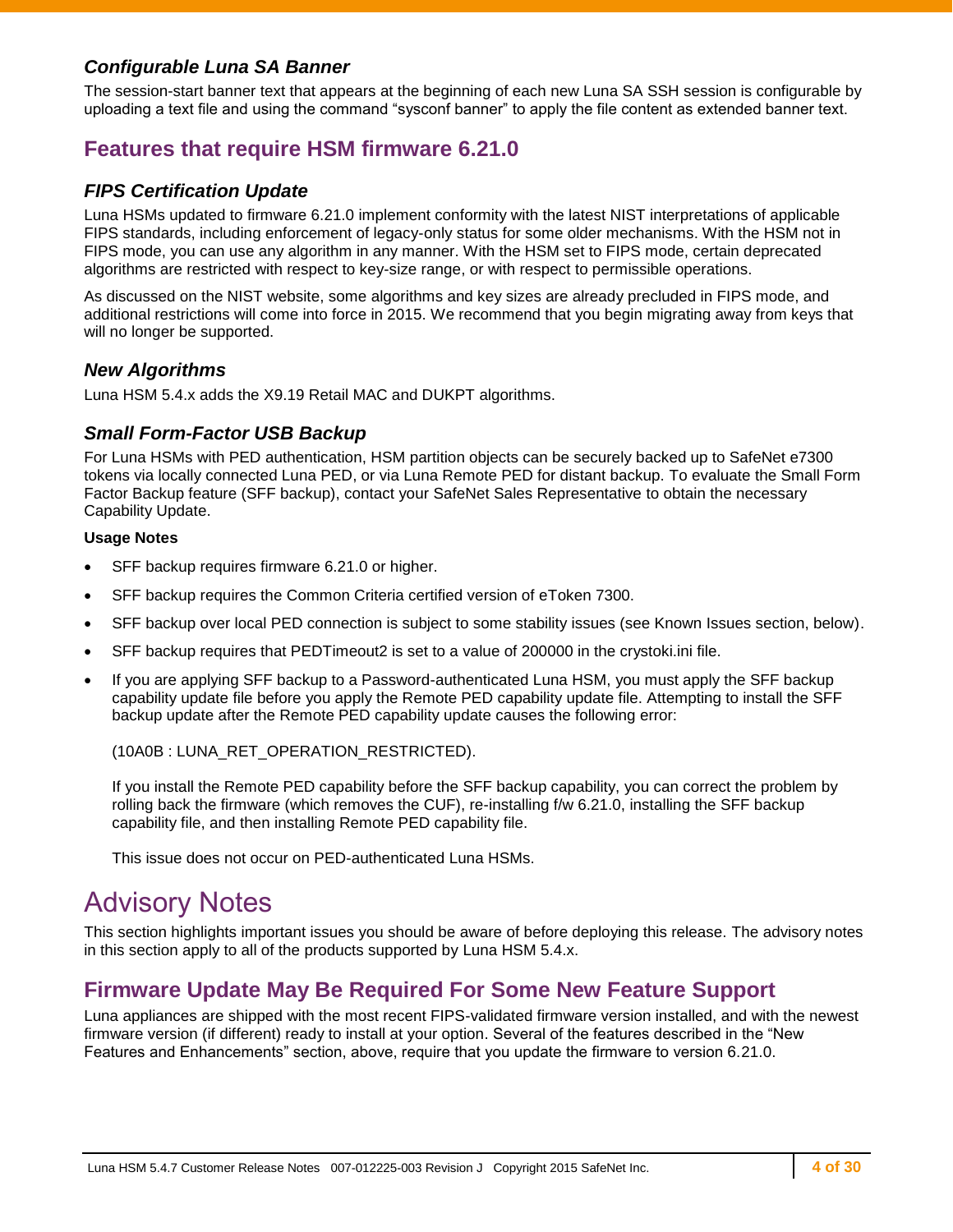### **DUAL\_EC\_DRBRG is Not Used**

SafeNet's HSMs do not use DUAL\_EC\_DRBRG in the HSM in any capacity. Details on the RNG used are listed in the security policy from each HSM's FIPS 140-2 certification which is available online via the NIST website. The HSM's RNG is compliant with the AES\_CTR\_DRBG as specified in NIST SP 800-90A.

### **HSM Firmware 6.21.0 and FIPS 140-2**

At the time of writing, firmware 6.2.1 for Luna PCI-E and for Luna SA (or firmware 6.2.3 for Luna G5) is the latest FIPS-validated Luna HSM firmware version. If you require FIPS validated firmware, then do not upgrade the firmware. Firmware version 6.10.2 is the candidate currently under FIPS evaluation, expected to achieve validation later in 2014.

Firmware 6.20.0, provided with Luna HSM release 5.3.1 and firmware 6.21.0, provided with Luna HSM release 5.4.x, are not candidates for FIPS evaluation.

When you install LunaClient software for Luna PCI-E or for Luna G5, earlier standby firmware options (like firmware 6.10.2) are replaced on your hard drive by the firmware package that is current for the current release.

When you install Luna SA appliance software, earlier standby firmware options (like firmware 6.10.2) are replaced by the firmware package that is current for the current release.

Contact SafeNet to acquire a stand-alone package for firmware update to version 6.10.2, if you need it.

### **Change to Default Chrystoki Library Path Might Affect Third-Party Applications**

As of release 5.2, the location of the cryptoki library is defined by the ChrystokiConfigurationPath environment variable. If your applications use a configuration file to point to the location of the cryptoki library instead of using the ChrystokiConfigurationPath environment variable, you will need to edit your configuration file to specify the path to the cryptoki library, as follows:

| <b>Windows</b> | C:\Program Files\SafeNet\LunaClient\cryptoki.dll                                                                |
|----------------|-----------------------------------------------------------------------------------------------------------------|
| Unix/Linux     | /usr/safenet/lunaclient/lib/libCryptoki2.so (32-bit)<br>/usr/safenet/lunaclient/lib/libCryptoki2_64.so (64-bit) |
| <b>Solaris</b> | /opt/safenet/lunaclient/lib/libCryptoki2.so (32-bit)<br>/opt/safenet/lunaclient/lib/libCryptoki2_64.so (64-bit) |
| <b>HP-UX</b>   | /opt/safenet/lunaclient/lib/libCryptoki2.sl (32-bit)<br>/opt/safenet/lunaclient/lib/libCryptoki2_64.sl (64-bit) |
| <b>AIX</b>     | /usr/safenet/lunaclient/lib/libCryptoki2.so (32-bit)<br>/usr/safenet/lunaclient/lib/libCryptoki2_64.so (64-bit) |

### **Utilities and Sample Code**

Utilities and sample code are provided for example purposes only, and are not intended or supported for use in production environments.

### **Migration of Key Material**

If you need to migrate key material from one Luna HSM to another Luna HSM, contact SafeNet Technical Support for the Migration instruction document.

### **Configuration "PE1746Enabled=" Is Now Disabled by Default**

The configuration setting PE1746Enabled is now set to zero (0), or disabled, by default to accommodate smallpacket encryption. If your application uses large-packet sizes when encrypting, consider setting this item to one (1) or enabled in the client-side Chrystoki.conf (Linux) or crystoki.ini (Windows) file. Be aware that using PE1746Enabled=1 disables the HA load-balancing function. Refer to the Performance section of the page HA Operational Notes in the Luna documentation, for more detail.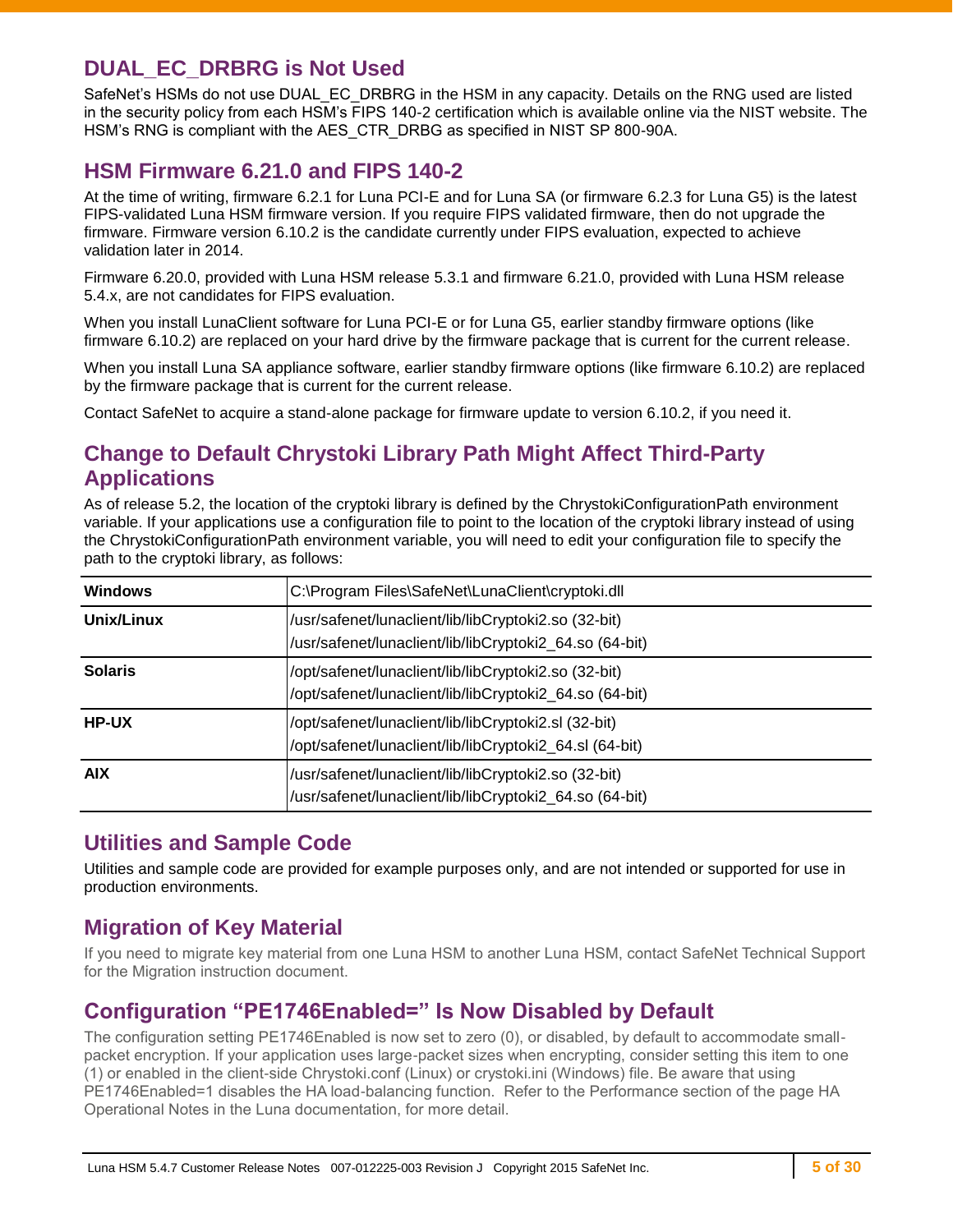### **New Capabilities and Policies – Do Not Use**

Commands like hsm showPolicies now display three new Capabilities and their attendant Policies. Please ignore these (highlighted below **\***). They support some upcoming functional changes, currently in development, and are subject to change.

```
 The following policies describe the current configuration of
this HSM and may be changed by the HSM Administrator.
```
 Changing policies marked "destructive" will zeroize (erase completely) the entire HSM.

| Description                           | Value | Code | Destructive |
|---------------------------------------|-------|------|-------------|
| ----------                            |       |      | ----------  |
| Allow cloning                         | On    |      | Yes         |
| Allow non-FIPS algorithms             | On    | 12   | Yes         |
| SO can reset partition PIN            | On    | 15   | Yes         |
| Allow network replication             | On    | 16   | No.         |
| Allow Remote Authentication           | On    | 20   | Yes         |
| Force user PIN change after set/reset | Off   | 21   | No.         |
| Allow offboard storage                | On    | 22   | Yes         |
| Allow remote PED usage                | On    | 25   | No.         |
| Allow Acceleration                    | On    | 29   | Yes         |
| Allow unmasking                       | On    | 30   | Yes         |
| *Force Single Domain                  | Off   | 35   | <b>Yes</b>  |
| *Allow Unified PED Key                | Off   | 36   | No.         |
| <b>*Allow MofN</b>                    | On    | 37   | <b>No</b>   |

## <span id="page-5-0"></span>Compatibility and Upgrade Information

This section describes the upgrade paths for this release, the compatibility of the release with other system components, such as backup HSMs and PEDs, supported operating systems and firmware, and FIPS validation status.

### **About FIPS Validation**

Some organizations require that their HSMs be validated by the Cryptographic Module Validation Program (CMVP) to conform to the Federal Information Processing Standards (FIPS) Security Requirements for Cryptographic Modules. If you require FIPS-validated HSMs, refer to the following sections for the FIPS-validation status of the products supported by Luna HSM 5.4.x at the time of this documents release.

For the most up-to-date information, refer to the following web sites or contact SafeNet Customer Support at [support@safenet-inc.com](mailto:support@safenet-inc.com) to determine when a particular version of a Luna HSM receives FIPS validation:

- Modules in Process: <http://csrc.nist.gov/groups/STM/cmvp/documents/140-1/140InProcess.pdf>
- Completed Validations Vendor List: <http://csrc.nist.gov/groups/STM/cmvp/documents/140-1/1401vend.htm>

#### *Luna SA and Luna PCI-E*

The SafeNet Luna K6 (PCIe) HSM with firmware version 6.2.1 or 6.2.5, used inside the Luna SA and alone as Luna PCI-E, has received the following FIPS 140-2 validations:

- FIPS 140-2 Level 2 validation
	- certificate  $\#$  1693 for f/w 6.2.1
	- new certs with new numbers covering f/w 6.2.5 expected shortly (in Coordination)
- FIPS 140-2 Level 3 validation
	- certificate  $# 1694$ ) for f/w 6.2.1
	- new certs with new numbers covering f/w 6.2.5 expected shortly (in Coordination)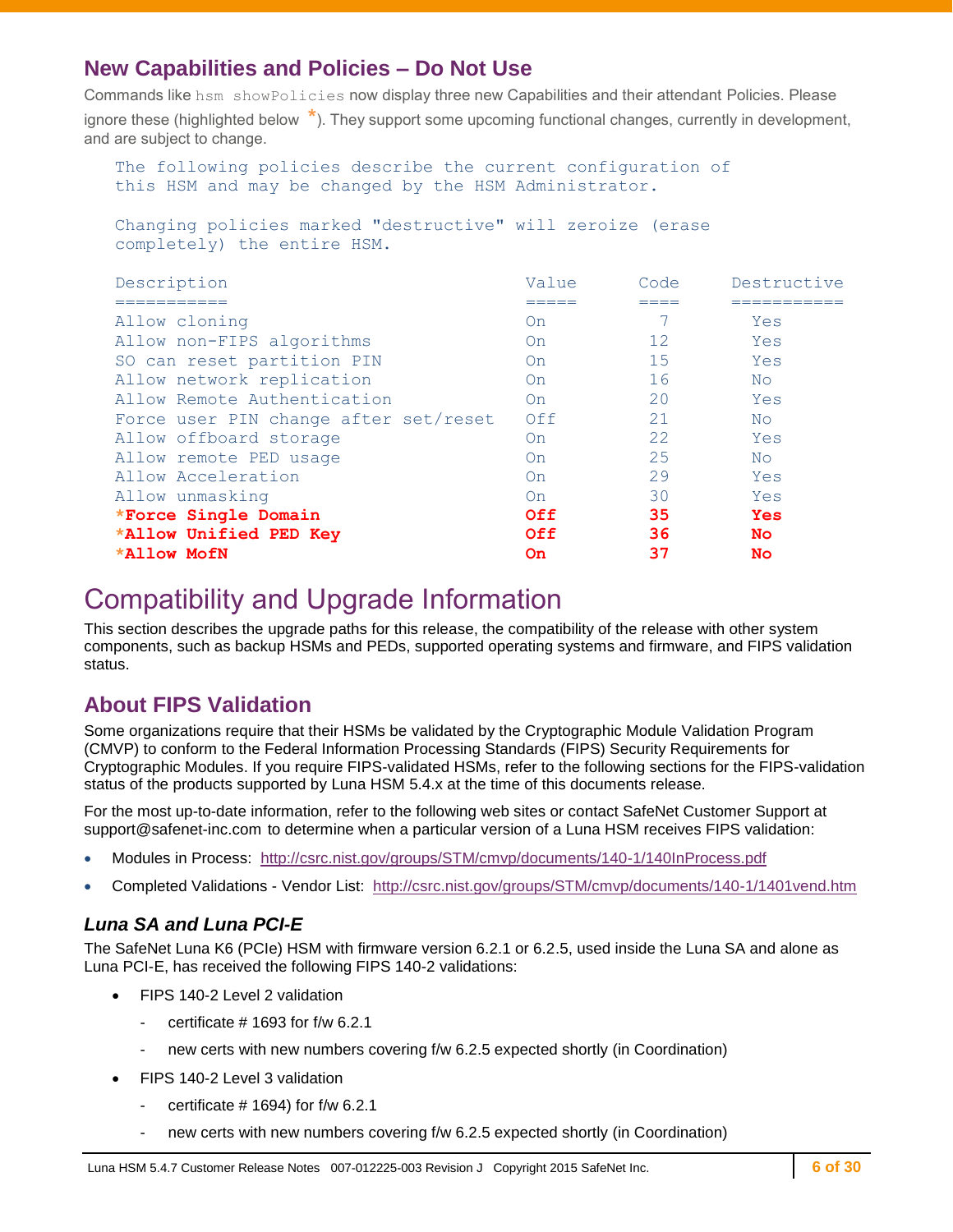- FIPS 140-2 Level 2 validation (certificate # 2427) for f/w 6.10.9
- FIPS 140-2 Level 3 validation (certificate # 2428) for f/w 6.10.9

#### *Luna G5*

Luna G5 with firmware 6.2.3 (see note below about version 6.2.5) has received the following FIPS 140-2 certificates:

- FIPS 140-2 Level 2
	- certificate # 1958 update of existing cert now lists f/w 6.2.5
	- certificate # 2403 for firmware 6.10.9
- FIPS 140-2 Level 3
	- certificate # 1957 update of existing cert now lists f/w 6.2.5)
	- certificate # 2426 for firmware 6.10.9

### **About Common Criteria**

Some organizations specify Common Criteria evaluation for equipment and systems that they deploy. We submit fewer products/versions for CC evaluation than we do for FIPS validation, due to relative demand, cost, and the much longer timeframes involved. Completed CC evaluations: <http://www.commoncriteriaportal.org/products/>

## <span id="page-6-0"></span>Component Versions (5.4.7)

The following table lists the supported firmware/software versions for the various components supported in Luna HSM 5.4.7

| <b>Component</b>                                          | <b>Version</b>                  |
|-----------------------------------------------------------|---------------------------------|
| Luna PCI-E and Luna SA HSM firmware                       | 6.2.1 (upgradable to $6.21.0$ ) |
| Luna G5 firmware                                          | 6.2.5 (upgradable to 6.21.0)    |
| Luna Remote Backup HSM firmware                           | 6.0.8 (upgradable to $6.21.0$ ) |
| PED Workstation software (requires Remote PED) [optional] | 1.0.5                           |
| PED II / PED IIr                                          | $2.5.0 - 3$                     |
| Client software                                           | 5.4.1/5.4.2                     |
| Luna SA appliance software                                | 5.4.7                           |

## <span id="page-6-1"></span>Upgrade Paths

### **Upgrade Paths for Security Patch**

The security patch has specific previous firmware versions from which patch updates can be directly installed. Once the patch is installed, you can update only to a firmware version that is also secured by the equivalent patch. See tables below.

#### *Upgrade Paths for Secure Firmware*

The following upgrade paths are available in this patch. If your HSM is at a lower software or firmware version than those indicated in the "Software Version/Release FW" column, upgrade to an indicated current version, and then apply the secure patch.

| <b>Software Version/Release FW</b> | <b>Available FW Releases</b> | <b>IRecommended FW</b> | <b>FIPS Target</b> |
|------------------------------------|------------------------------|------------------------|--------------------|
| 5.4/6.21.0                         | 6.2.1                        | 6.2.5                  | Validated          |
|                                    | 6.10.1                       | 6.10.9                 | Validated          |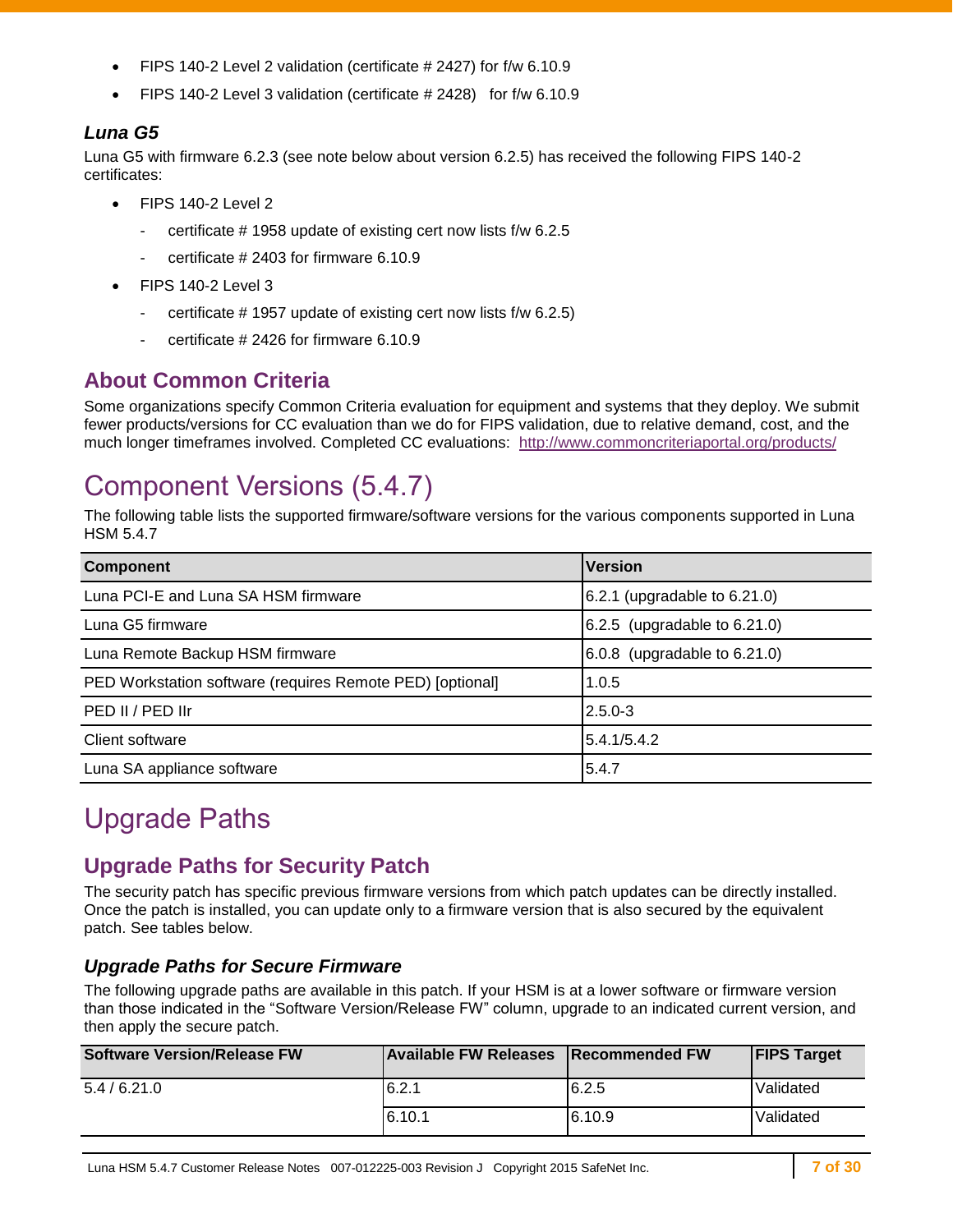| <b>Software Version/Release FW</b> | <b>Available FW Releases</b> | <b>Recommended FW</b> | <b>FIPS Target</b> |
|------------------------------------|------------------------------|-----------------------|--------------------|
|                                    | 6.10.2                       |                       |                    |
|                                    | 6.10.7                       |                       |                    |
|                                    | 6.20.0                       | 6.20.2                | Not Planned        |
|                                    | 6.21.0                       | 6.21.2                | Not Planned        |

**Note:** If you have a PKI bundle including a Luna SA and an attached Luna G5 running in PKI mode, often the Luna G5 has earlier firmware than the Luna SA. Upgrade the Luna SA first, following the above upgrade paths. Then, when you upgrade the firmware on the associated Luna G5, the Luna G5 upgrades to the same firmware version as is installed on the Luna SA.

#### **Figure 1: Firmware Upgrade Paths Diagram**



These (below) were the upgrade paths supported for Luna 5.4.x **before** the security patch.

### **Upgrade Notes**

These notes apply to the following tables, as indicated.

**Note 1:** The Luna HSM software version shipped from the factory is now 5.2.4 with firmware 6.2.1 (until firmware 6.10.9 receives FIPS validation).

**Note 2:** Software 5.3.3 replaced 5.3.0, 5.3.1, and 5.3.2 as the only downloadable 5.3 version, with the only changes being the replacement of firmware 6.10.2 for the Luna SA SSH fix, and the BASH fix.

**Note 3:** Firmware 6.2.3 applies to Luna G5 only.

**Note 4:** Firmware 6.10.9 (superseding 6.10.2) replaces firmware 6.10.1 as the in-progress FIPS candidate (at this writing), and includes the SSH fix for Luna SA.

**Note 5:** Release 5.4.7 supersedes the earlier appliance software versions. Client and firmware versions do not change.

### **5.4.7 (supersedes earlier releases, below, for Luna SA only)**

| <b>Component</b>           | <b>From version</b>                                                                    | <b>ITo version</b>                                                                             |
|----------------------------|----------------------------------------------------------------------------------------|------------------------------------------------------------------------------------------------|
| Luna SA appliance software | 5.2.4, 5.2.6<br>5.3.3, 5.3.5<br>$\vert 5.4.0, 5.4.1, 5.4.2, 5.4.3, 5.4.4, 5.4.6 \vert$ | 5.4.7. Install update 630-010165-024<br>(includes the previous $5.4.x$ updates<br>and patches) |

### **5.4.3**

See the PatchNote accompanying the patch. UPDATE: Now included in 5.4.4/5.4.7.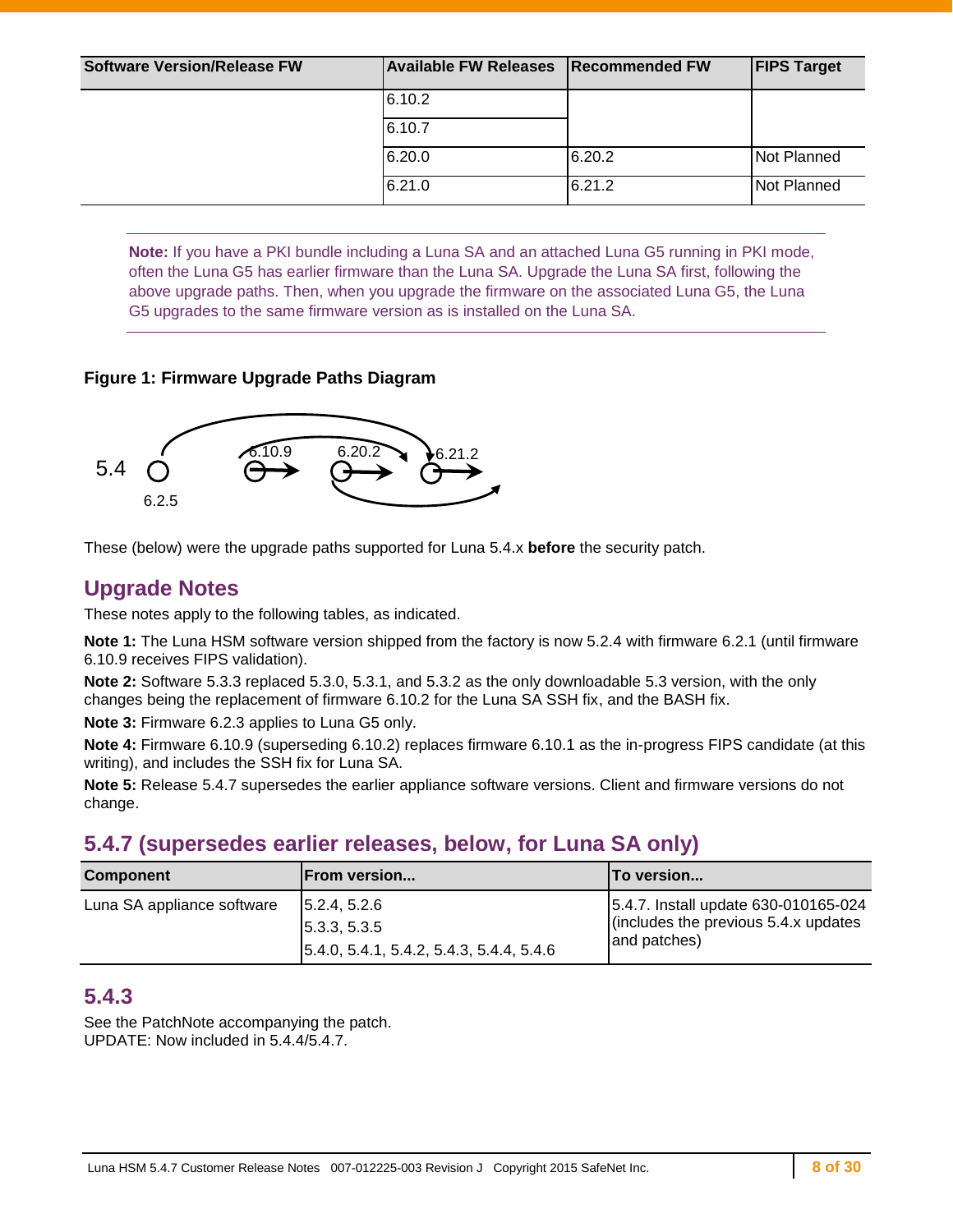### **5.4.2 (Windows/Linux/Solaris)**

| <b>Component</b>           | <b>IFrom version</b> | <b>ITo version</b>                   |
|----------------------------|----------------------|--------------------------------------|
| Luna SA client software    | 15.4.1               | 5.4.2. Install patch 630-010370-001. |
| Luna SA appliance software | 15.4.1               | 5.4.2. Install patch 630-010165-015  |

### **5.4.2 (HP-UX/AIX)**

| <b>Component</b>           | From version                                                             | To version                                                                                                 |
|----------------------------|--------------------------------------------------------------------------|------------------------------------------------------------------------------------------------------------|
| Luna SA client software    | Any                                                                      | 5.4.2                                                                                                      |
| Luna SA appliance software | [5.2.3 (See Note 1), 5.3.0, 5.3.1 (See<br>Note 2), 5.4.0                 | 5.4.1 (included in the 5.4.2 package).<br>Install patch 630-010165-015 to complete<br>the upgrade to 5.4.2 |
| <b>HSM</b> firmware        | [6.2.1, or 6.2.3 (See Note 3), 6.10.1,<br>6.10.2 (See Note 4), or 6.20.0 | 16.21.0                                                                                                    |

## **5.4.1 (Windows/Linux/Solaris)**

| <b>Component</b>           | lFrom version                                                                                                              | <b>To version</b> |
|----------------------------|----------------------------------------------------------------------------------------------------------------------------|-------------------|
| Luna SA client software    | lAnv                                                                                                                       | 15.4.1            |
| Luna SA appliance software | 5.2.3 (See Note 1), 5.3.0, 5.3.1 (See Note 2), 5.4.0                                                                       | 15.4.1            |
| <b>HSM</b> firmware        | $(6.2.1, \text{ or } 6.2.3 \text{ (See Note 3)}, 6.10.1, 6.10.2 \text{ (See Note 4)}, \text{ or } 6.20.0 \text{ [}6.21.0)$ |                   |

## <span id="page-8-0"></span>Supported Operating Systems

This section lists the supported operating systems for the various components of a Luna HSM solution.

### **Luna Client**

**Note** Luna SA client works in virtual environments. Luna G5 and PCI-E are not supported in virtual environments.

| <b>Operating System</b>                                              | <b>Version</b>   | 32-bit client | 32-bit client on 64-bit OS | 64-bit client |
|----------------------------------------------------------------------|------------------|---------------|----------------------------|---------------|
| Windows                                                              | 2008 R2          | No            | Yes                        | Yes           |
|                                                                      | 2012 and 2012 R2 | No            | Yes                        | Yes           |
|                                                                      |                  | Yes           | No                         | No            |
| <b>Redhat Enterprise Linux</b><br>(includes variants like<br>CentOS) | 5.x              | Yes           | Yes                        | Yes           |
|                                                                      | 6.x              | Yes           | Yes                        | Yes           |
| OpenSuse Linux                                                       | 10.2             | Yes           | Yes                        | Yes           |
|                                                                      | 11.3             | Yes           | Yes                        | Yes           |
| Debian                                                               | 6.x              | Yes           | No                         | Yes           |
| Solaris (SPARC/x86)                                                  | 10               | No            | Yes                        | Yes           |
|                                                                      | 11               | No            | Yes                        | Yes           |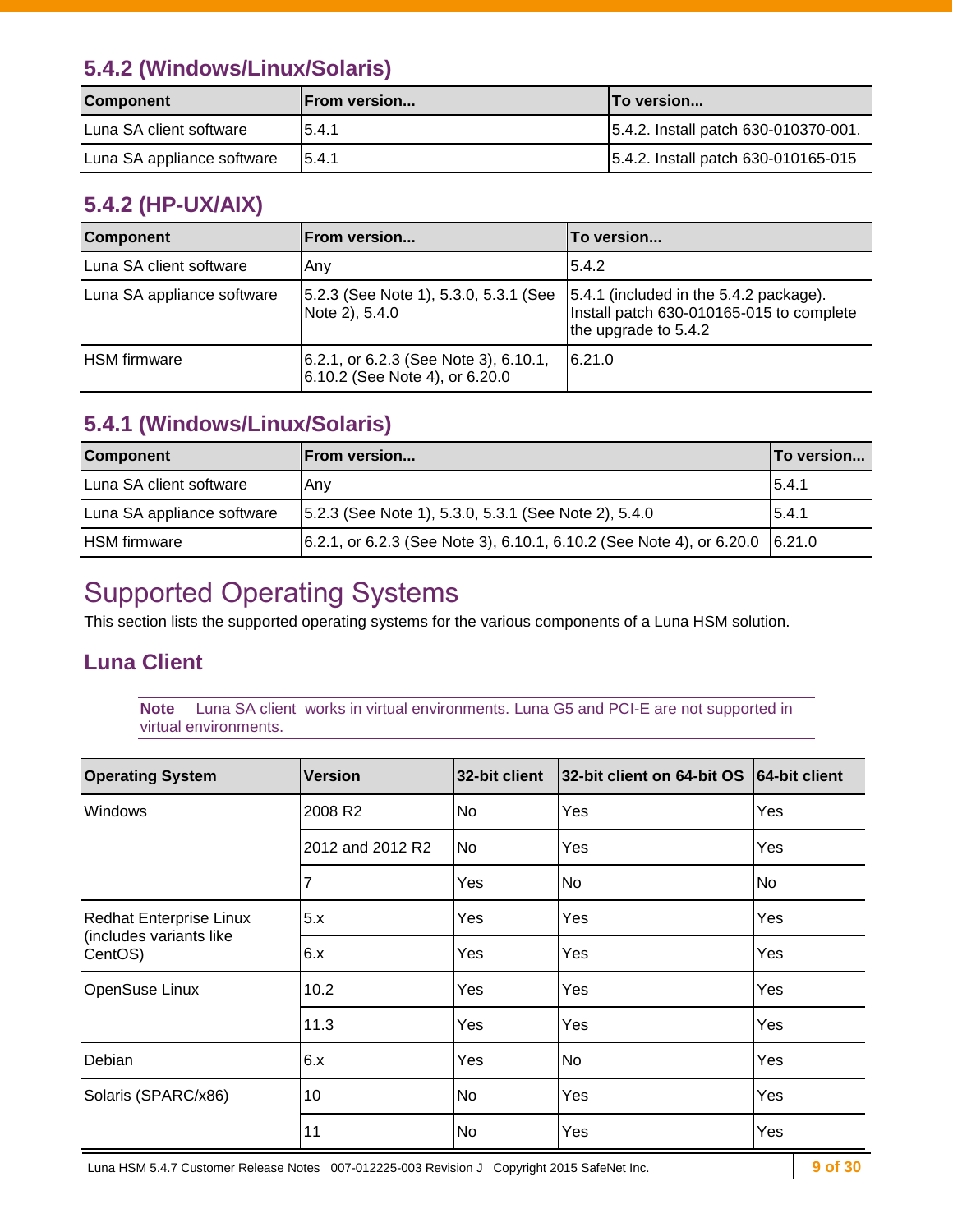| <b>Operating System</b> | <b>Version</b> | 32-bit client | 32-bit client on 64-bit OS 64-bit client |     |
|-------------------------|----------------|---------------|------------------------------------------|-----|
| HP-UX                   | 11.31          | lNo           | Yes                                      | Yes |
| <b>AIX</b>              | 6.1            | No            | Yes                                      | Yes |
|                         | 7.1            | No            | Yes                                      | Yes |

### **Remote PED Server**

Windows 2012, Windows 2008 R2, Windows 7 (64-bit only)

## <span id="page-9-0"></span>Supported APIs

The following APIs are supported on all supported operating systems:

- PKCS#11 2.20
- Java 6
- Java 7
- Java 8
- CAPI (Windows only)
- CNG (Windows only)

## <span id="page-9-1"></span>Advanced Configuration Upgrades

The following are upgrades that can be purchased separately, either factory-installed or customer-installed, with some restrictions.

- Korean algorithms
- Maximum memory
- ECIES acceleration
- 5 partitions (Luna SA)
- 10 partitions (Luna SA)
- 15 partitions (Luna SA)
- 20 partitions (Luna SA)

**Note** The ECIES acceleration upgrade (Luna HSM 5.4) is field-installable, but is not installed at the factory – at time of writing – because the current factory-installed firmware is version 6.2.1 with version 6.10.2 on standby. This is done so that all customers receive the FIPS-validated version installed, with option to upgrade to newer firmware. When firmware 6.10.2 becomes FIPS-validated, and we begin installing that as the default version, then the ECIES upgrade will be a factory-installable option.

## <span id="page-9-2"></span>PCI-E Server Compatibility

SafeNet tests HSM products on a selection of commonly used servers; however we are unable to test on all possible host systems. A lock-up issue related to a bridge component used in Luna PCI-E was detected on some servers at installation of the driver.

### **Servers Tested Successfully**

The x86 and x64-based servers (Windows 2008R2, Windows 2012, Windows 2012 R2, and RedHat Enterprise Linux 6 (64)) listed in the following table are confirmed to work successfully with Luna PCI-E.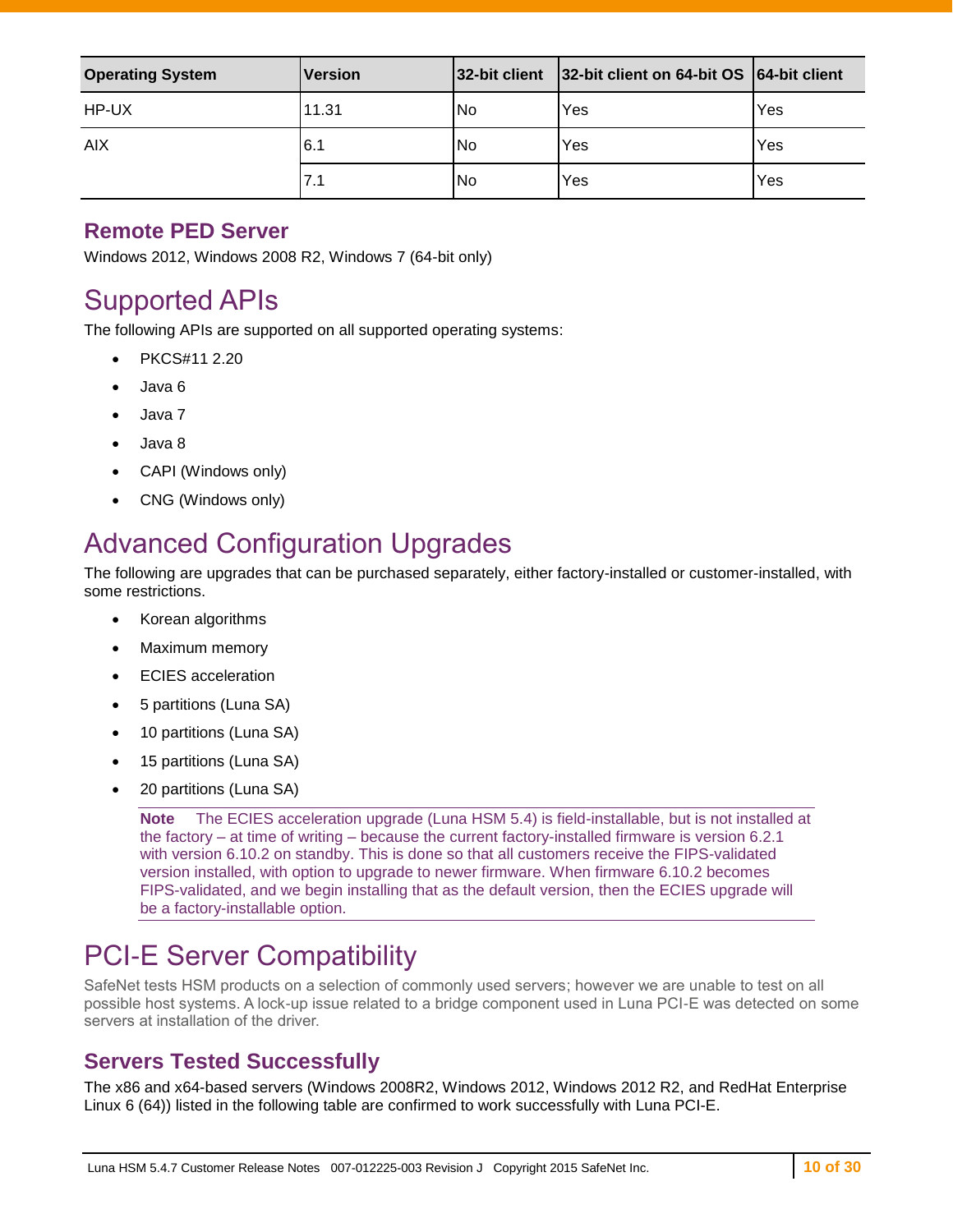#### **Windows/Linux**

| <b>Server</b>           | <b>Notes</b>                                                                                                             |  |  |
|-------------------------|--------------------------------------------------------------------------------------------------------------------------|--|--|
| Cisco UCS 210 M1        | Single card in any of slots 1, 2, 3, 4, or 5. Passes 3-card test.                                                        |  |  |
| Dell R610               | Single card in any of slots 1 or 2. Passes 2-card test.                                                                  |  |  |
| Dell R620               | Single card in slot 1 for the two-slot configuration. Not supported in the three-<br>slot configuration (10 drive bays). |  |  |
| Dell R720               | Single card in any of slots 2 or 3. Passes 2-card test.                                                                  |  |  |
| Dell T610               | Single card in any of slots 1, 2, or 5. Passes 3-card test. Slots 3 and 4 fail.                                          |  |  |
| HP 360p Gen 8           | Single card in slot 1.                                                                                                   |  |  |
| <b>HP DL 380 G5</b>     | Single card in any of slots 1, 2, or 3. Passes 3-card test.                                                              |  |  |
| <b>HP DL 380 G7</b>     | Single card in any of slots 1, 2, 3, or 4. Passes 3-card test.                                                           |  |  |
| <b>HP DL 380P Gen 8</b> | Single card in any of slots 1, 2, 3, 4, 5, or 6. Passes 3-card test.<br>Slot 3 fails with CKR_Device Error on RHEL 6.2.  |  |  |
| IBM x3650 M2            | Single card in any of slots 1, 2, or 3. Passes 3-card test. Slot 4 fails.                                                |  |  |
| IBM x3650 M4            | Single card in any of slots 1, 2, or 3. Passes 3-card test.                                                              |  |  |

#### **Solaris**

The x86 and Sparc based servers (Solaris 10/11) listed in the following table are confirmed to work successfully with Luna PCI-E.

| <b>Server</b>    | <b>Notes</b>                                                               |  |
|------------------|----------------------------------------------------------------------------|--|
| <b>Sun M4000</b> | Single card in slot 1 with Solaris 11.                                     |  |
| Dell R710 x86    | Single card in any of slots 1 or 2. Passes 2-card test with Solaris 10/11. |  |
| Sun A70          | Single card in any of slots 1, 2. Passes 2-card test with Solaris 10.      |  |

#### **HP-UX**

The HP-UX V3 (11.31) based servers listed in the following table are confirmed to work successfully with Luna PCI-E.

| <b>Server</b>        | <b>Notes</b>                                                                    |
|----------------------|---------------------------------------------------------------------------------|
| HP Integrity RX-2800 | Single card in any of slots 1 or 2. Passes 2-card test with HP-UX V3<br>(11.31) |

#### **AIX**

This release does not support Luna PCI-E HSMs on AIX.

## <span id="page-10-0"></span>Luna G5 Server Compatibility

SafeNet tests HSM products on a selection of commonly used servers; however we are unable to test on all possible host systems.

### **Servers Tested Successfully**

#### **Solaris**

The x86 and Sparc based servers (Solaris 10/11) listed in the following table are confirmed to work successfully with Luna G5.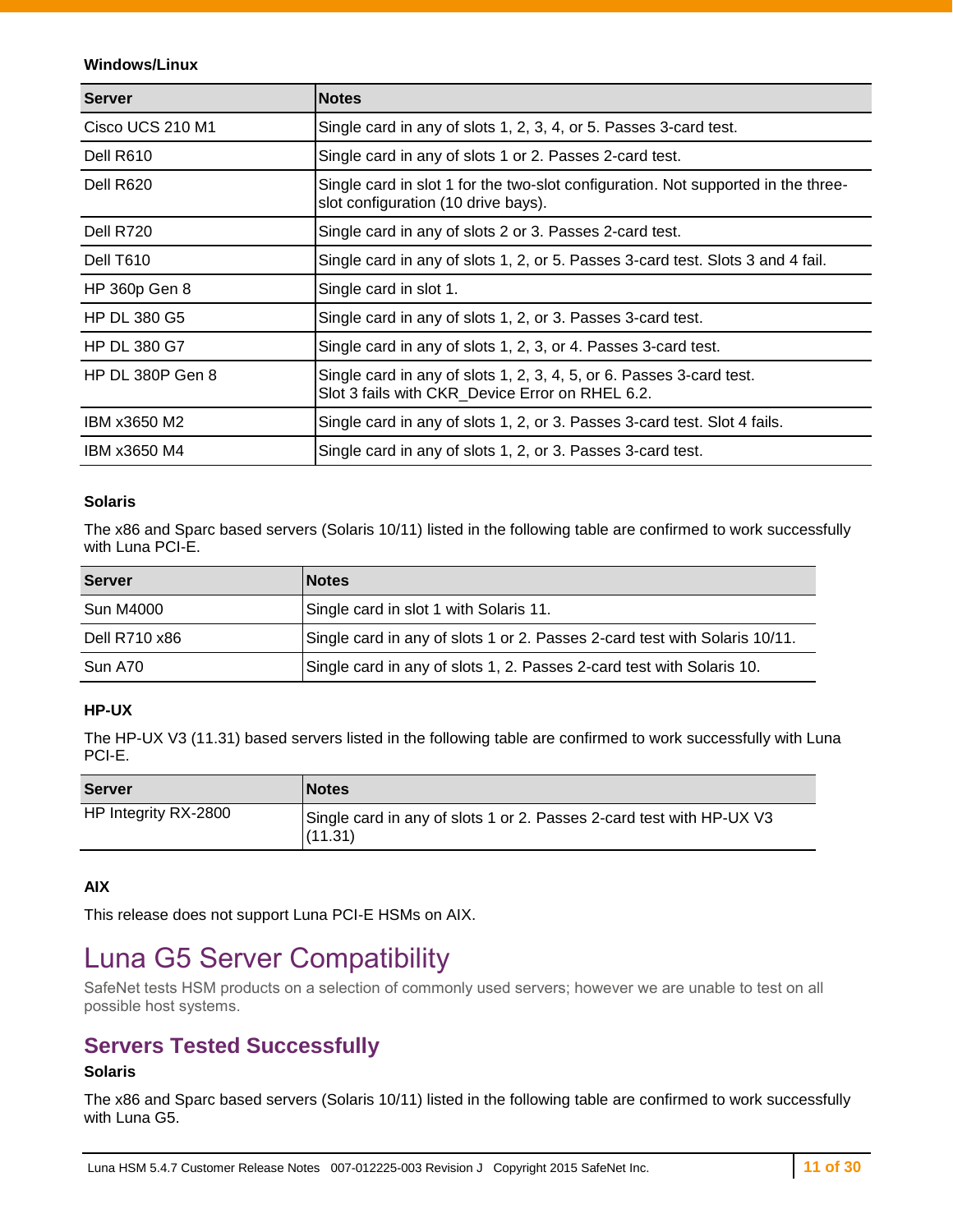| <b>Server</b> | <b>Notes</b>                                                |
|---------------|-------------------------------------------------------------|
| Sun A70       | Works with 2 G5 HSMs on front USB ports with Sparc 10.      |
| Dell R710 x86 | Works with 2 G5 HSMs on front USB ports with Solaris 10/11. |
| Sun M4000     | Works with 1 G5 HSMs on PCI-E USB port with Sparc 11.       |

#### **HP-UX**

This release does not support Luna G5 HSM on HP-UX.

**AIX**

This release does not support Luna G5 HSM on AIX

## <span id="page-11-0"></span>Addressed Issues

The following tables list the issues addressed in this release. The addressed issues are categorized by product as follows:

- ["Common Luna Addressed Issues"](#page-11-1) on page [12](#page-11-1)
- ["Luna SA Addressed Issues"](#page-12-0) on page [13](#page-12-0)
- ["Luna PCI-E Addressed Issues"](#page-14-1) on page [15](#page-14-1)
- ["Luna G5 Addressed Issues"](#page-14-2) on page [15](#page-14-2)

### **Issue Severity**

This table defines the severity of the issues listed in the following tables.

| <b>Priority</b> | <b>Classification</b> | <b>Definition</b>               |
|-----------------|-----------------------|---------------------------------|
| C               | Critical              | No reasonable workaround exists |
| н               | High                  | Reasonable workaround exists    |
| M               | Medium                | Medium level priority problems  |
|                 | Low                   | Lowest level priority problems  |

### <span id="page-11-1"></span>**Common Luna Addressed Issues**

| <b>Issue</b>                                                           | <b>Severity</b> | <b>Synopsis</b>                                                                                                                                                                                                                                         |
|------------------------------------------------------------------------|-----------------|---------------------------------------------------------------------------------------------------------------------------------------------------------------------------------------------------------------------------------------------------------|
| (LHSM-11038)<br>OpenSSL TLS<br>heartheat read<br>overrun vulnerability | С               | Problem: A vulnerability was discovered in OpenSSL (CVE-2014-0160 - TLS<br>heartbeat read overrun) that affects Luna HSM 5.4.0. (No other Luna product<br>version is affected.)<br><b>Resolution:</b> Luna HSM 5.4.1 or higher fixes the vulnerability. |
| (LHSM-7035)<br>Cannot change<br>partition password to<br>password      |                 | <b>Problem:</b> On a PED-authorized HSM with firmware 6.20.0, the partition<br>challenge cannot be changed to "PASSWORD".<br>Resolution: Working as designed. "PASSWORD" is too insecure and is not<br>allowed to be chosen as a replacement password.  |
| (LHSM-3452)<br><b>CKLOG</b> help<br>references incorrect<br>DLL name   |                 | <b>Problem:</b> The following line is incorrect: LibNT=c:\Program<br>Files\LunaSA\cryst201.dll The DLL is actually named "cryptoki.dll".<br><b>Resolution: Fixed.</b>                                                                                   |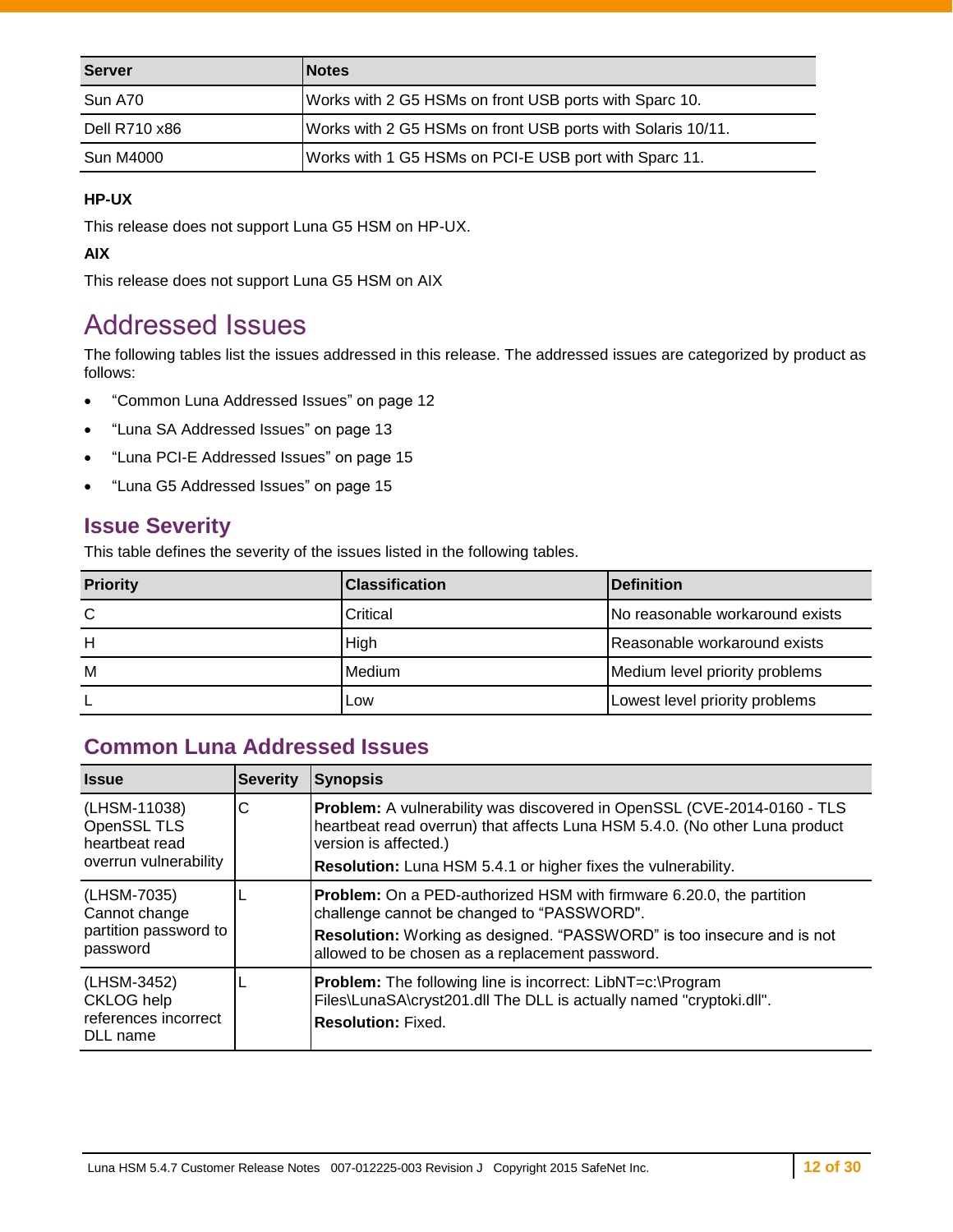| <b>Issue</b>                                                                                             | <b>Severity</b> | <b>Synopsis</b>                                                                                                                                                                                                                                                                                                                                                                                                                                  |
|----------------------------------------------------------------------------------------------------------|-----------------|--------------------------------------------------------------------------------------------------------------------------------------------------------------------------------------------------------------------------------------------------------------------------------------------------------------------------------------------------------------------------------------------------------------------------------------------------|
| (LHSM-3450) HA<br>works by default for<br>single-part<br>encryption                                      | H               | Problem: Luna HSMs had a default setting PE1746Enabled=1, which favored<br>large-packet encryption (data packet size > 1000 bytes). It makes more sense to<br>optimize performance for the more common usage, which is small data packet<br>encryption, and which also ensures that HA works in the greatest number of<br>customer use cases.<br>Resolution: Default setting in configuration file is now PE1746Enabled=0.                       |
| (LHSM-3319) Audit                                                                                        | H               | Problem: Under some circumstances the Luna client's use of the HSM's                                                                                                                                                                                                                                                                                                                                                                             |
| logging trace-ability<br>of "who" is broken<br>sometimes                                                 |                 | external log call fails to associate the client process name with the correct<br>access ID. As such, the HSM's audit logs cannot always trace entries all the<br>way back to a client's process name/id.                                                                                                                                                                                                                                         |
|                                                                                                          |                 | <b>Resolution: Fixed.</b>                                                                                                                                                                                                                                                                                                                                                                                                                        |
| (LHSM-3142)<br>session handle<br>invalid during failed<br>member recovering<br>while key gen<br>existing | H               | Problem: During non-interrupt upgrade testing, found session handle invalid:1.<br>In a three-member HA group<br>2. RSASign traffic and ecdsakeygen traffic co-existing<br>3. Fail the primary member, no impact<br>4. Recover the primary member $\rightarrow$ CKR_CANCEL error in key gen session<br>5. Continue attempting to recover RSASign, eventually get session handle<br>invalid error on rsasig session.<br><b>Resolution: Fixed.</b>  |
| $(186754)$ vtl<br>haadmin<br>deleteGroup<br>command does not<br>remove all HA group<br>related info      | L               | Problem: If you create an HA group, make one member standby, delete the HA<br>group, and then recreate it, vtl haadmin show will show the old (deleted)<br>configuration (the standby member).<br><b>Resolution:</b> Invalid - use lunacm.                                                                                                                                                                                                       |
| (186406) Cannot run<br>a Java 7 application<br>on Windows                                                | H               | Problem: SafeNet recommends that you put LunaAPI.dll in the <java install<br="">dir&gt;/lib/ext folder. However, Java 7 for Windows has removed this directory<br/>from the Java library path. As a result, when a Java 7 application on Windows<br/>uses the Luna provider, it cannot find the LunaAPI.dll library, causing the<br/>application to fail.<br/>Resolution: Documented in the product documentation - See the section "Java</java> |
|                                                                                                          |                 | Library Path Issue" in the Windows Installation instructions                                                                                                                                                                                                                                                                                                                                                                                     |
| (181244) SHA384<br>and SHA512 HMAC<br>sign/verify<br>performance                                         | H               | Problem: SHA384 and SHA512 HMAC sign/verify performance in Luna HSM<br>5.2.x is significantly slower than in previous releases. This issue applies to Luna<br>SA and Luna PCI-E only. Luna G5 is not affected.                                                                                                                                                                                                                                   |
|                                                                                                          |                 | Resolution: This was noted in the previous CRN. Customers updating to 5.3<br>must start at 5.2.1, 5.2.2, or 5.2.3 first, and will see that CRN.                                                                                                                                                                                                                                                                                                  |

## <span id="page-12-0"></span>**Luna SA Addressed Issues**

| <b>Issue</b>                                             | <b>Severity</b> | <b>Synopsis</b>                                                                                                                                                                                                                                                                                                                                               |  |
|----------------------------------------------------------|-----------------|---------------------------------------------------------------------------------------------------------------------------------------------------------------------------------------------------------------------------------------------------------------------------------------------------------------------------------------------------------------|--|
| (HSMAN-125 Update C<br>for Shellshock<br>vulnerability   |                 | Problem: BASH-related vulnerabilities are reported as CVE-2014-6271, CVE-<br>2014-6277, CVE-2014-6278, CVE-2014-7169, CVE-2014-7186, and CVE-2014-<br>7187                                                                                                                                                                                                    |  |
|                                                          |                 | <b>Resolution:</b> Luna HSM 5.4.4/5.4.7 fixes the vulnerability as a field update, and<br>in all 5.x versions shipped from the factory.                                                                                                                                                                                                                       |  |
| (LHSM-12955 NTLS<br>service shuts down<br>intermittently | IН              | <b>Problem:</b> NTLS shut down after 7-to-10 days of operation. No errors were<br>found in the lunalogs but messages log reports OOS 20, and LCD on the<br>appliances shows error 20. Recovery from this state required reboot of the Luna<br>appliance or start ntls service and then restart the application.<br><b>Resolution:</b> Fixed in release 5.4.7. |  |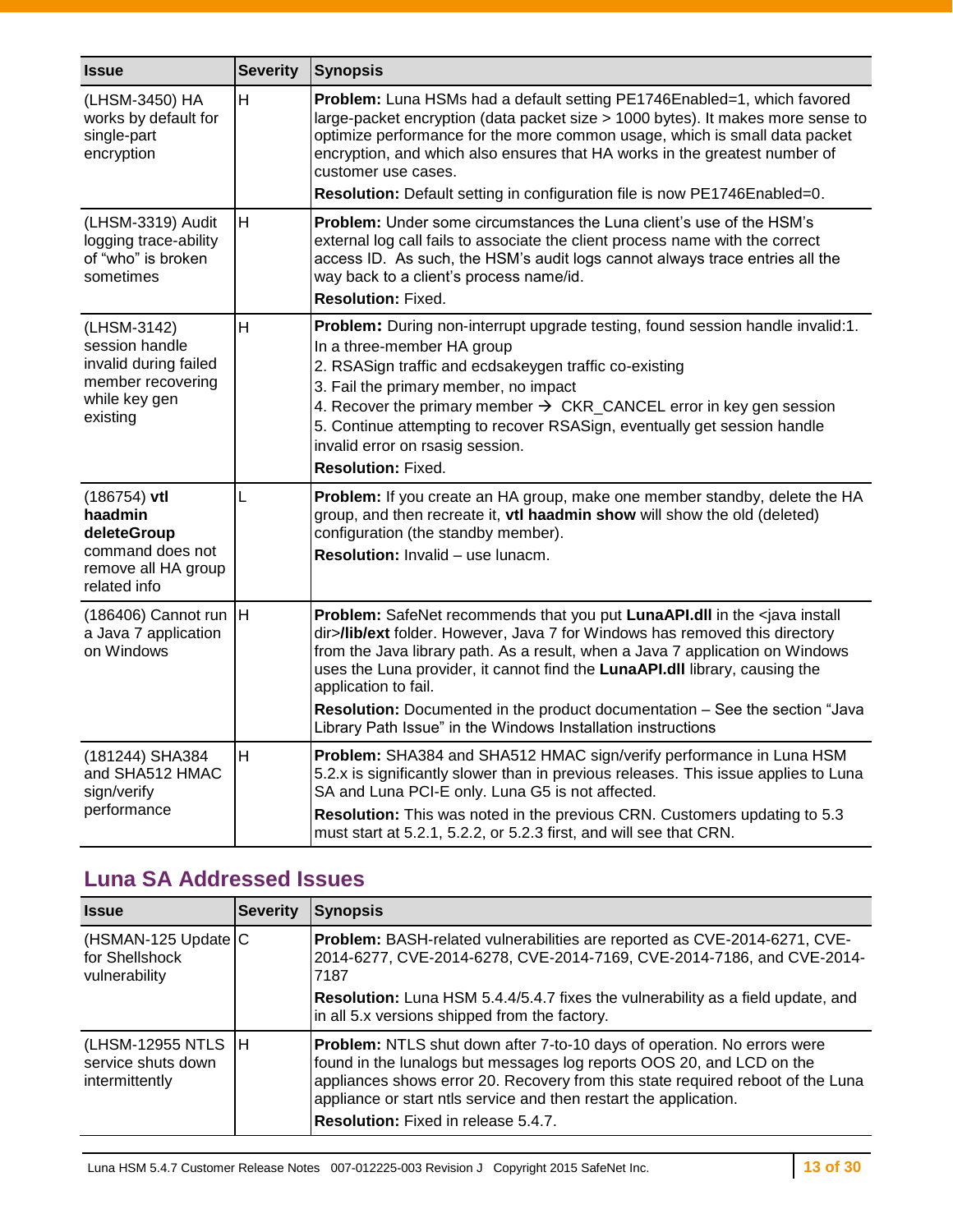| <b>Issue</b>                                                                                                  | <b>Severity</b> | <b>Synopsis</b>                                                                                                                                                                                                                                                                                                                                                                                                                                                                                                                                                                                                                                                                                                                                                                                                                            |  |  |
|---------------------------------------------------------------------------------------------------------------|-----------------|--------------------------------------------------------------------------------------------------------------------------------------------------------------------------------------------------------------------------------------------------------------------------------------------------------------------------------------------------------------------------------------------------------------------------------------------------------------------------------------------------------------------------------------------------------------------------------------------------------------------------------------------------------------------------------------------------------------------------------------------------------------------------------------------------------------------------------------------|--|--|
| (LHSM-10559)<br>OpenSSH 6.2 AES-<br><b>GCM</b> vulnerability<br>flagged by Qualys<br>scanner in SA 5.4-13     | H               | Problem: Some vulnerability scanners identity CVE-2013-4548<br>(http://nvd.nist.gov/nvd.cfm?cvename=CVE-2013-4548) as a potential<br>vulnerability. This is flagged due to the use of OpenSSH in Luna SA. However,<br>Luna SA 5.4.1/5.4.2 and previous versions are not vulnerable, as they prevent<br>the use of AES-GCM among the negotiable ciphers.<br>SafeNet will update ssh in future releases, and the alert will no longer appear.<br>Resolution: If you run a scanner that flags this as a possible vulnerability,<br>ignore. That potential vulnerability has been blocked in Luna SA.                                                                                                                                                                                                                                          |  |  |
| (LHSM-8678) Audit<br>function - removed<br>yearly rotate option<br>but documentation<br>not updated           | H               | <b>Problem:</b> The selection "yearly" was removed from the Audit log rotation<br>options, but the documentation was not updated.<br>Resolution: The page is updated and now says hourly, daily, weekly, monthly,<br>and never.                                                                                                                                                                                                                                                                                                                                                                                                                                                                                                                                                                                                            |  |  |
| (LHSM-8581)<br>Documentation<br>implies network<br>interfaces on<br>appliance support 10<br>and 100 Mbps only | M               | <b>Problem:</b> The Luna SA documentation page<br>recommended network characteristics.htm<br>does not mention gigE, and can leave customers thinking that the appliance<br>supports only 10 and 100 Mbps network interfaces.<br>Resolution: The page now says:<br><b>Bandwidth</b><br>. Minimum supported: 10 Mb half duplex<br>• Recommended: at least 100 Mb full duplex - full Gigabit Ethernet is supported<br>Note: Ensure that your network switch is set to AUTO negotiation, as the Luna<br>appliance negotiates at AUTO. If your network switch is set to use other than<br>automatic negotiation, there is a risk that the switch and the Luna appliance will<br>settle on a much slower speed than is actually possible in your network<br>conditions.<br>Network Latency<br>• Maximum supported: 500ms<br>· Recommended: 0.5ms |  |  |
| (LHSM-3419) Bug in<br>key activation and<br>deactivation<br>command logic in<br>lush                          | M               | Problem: Lunash says that Keys in HardWare is not configured/activated, when<br>in fact it is.<br>lunash:>ntls sh<br>NTLS Keys In HW is NOT configured<br>The NTLS is NOT activated<br>NTLS bound to network device: ethl IP Address:<br>"172.20.13.213" (eth1)<br>On the HSM:<br>Misc = { ToolsDir = $/usr/lunasa/bin$ ; KeysInHW = Yes;<br>AppIdMajor = 1; AppIdMinor = 2; NtlsSSLOps = All; }<br><b>Resolution: Fixed.</b>                                                                                                                                                                                                                                                                                                                                                                                                              |  |  |
| (LHSM-3392)<br>Salogin displays<br>"Login successful"<br>after closing session                                | м               | Problem: After processing cmd "./salogin -o", it shows "Login successful",<br>instead of displaying something like "session closed successfully".<br><b>Resolution: Fixed.</b>                                                                                                                                                                                                                                                                                                                                                                                                                                                                                                                                                                                                                                                             |  |  |
| (LHSM-3389) Show<br>crypto operation<br>counts in Luna SA                                                     | м               | Problem: "hsm info show" lunash command output adds these 2 counters:<br>Crypto Operation Requests: 44099950<br>Crypto Operation Errors: 0<br>They capture the number of successful crypto operations and failures.<br>Resolution: As noted.                                                                                                                                                                                                                                                                                                                                                                                                                                                                                                                                                                                               |  |  |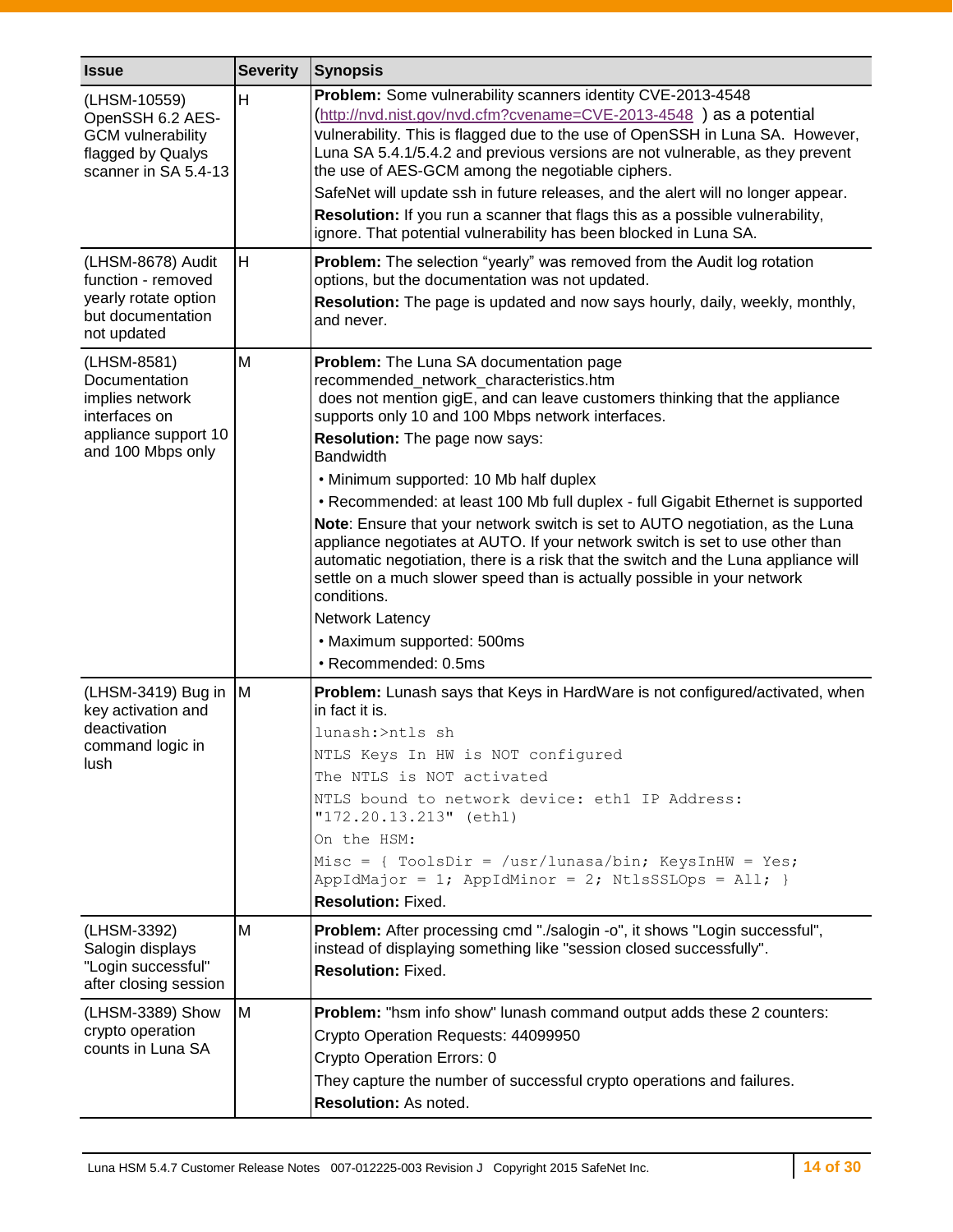| <b>Issue</b>                                                                                            | <b>Severity</b> | <b>Synopsis</b>                                                                                                                                                                                                                                                                                                                                          |  |
|---------------------------------------------------------------------------------------------------------|-----------------|----------------------------------------------------------------------------------------------------------------------------------------------------------------------------------------------------------------------------------------------------------------------------------------------------------------------------------------------------------|--|
| (LHSM-3333) crash<br>in Linux if ipcheck<br>disabled when using<br><b>HTL</b>                           | M               | <b>Problem:</b> htl server terminates htl session if ipcheck set to disabled and packet<br>received from client with different source IP from the IP in CN of Certificate.<br><b>Resolution: Fixed.</b>                                                                                                                                                  |  |
| (LHSM-3332)<br>ipcheck not<br>implemented for<br>HTL                                                    | M               | <b>Problem:</b> Disabling ipcheck is desirable for certain client situations, such as<br>when NAT occurs between client and Luna SA. HTL server terminates the HTL<br>session if ipcheck is disabled and a packet is received from a client with a<br>source IP that does not match IP used to create the NTLS certificate.<br><b>Resolution: Fixed.</b> |  |
| (161092) Broken<br>pipe error generated<br>by vtl haadmin -<br>show when an HA<br>member goes down.     | M               | Problem: An erroneous Broken Pipe error is displayed by the vtl haadmin -<br>show command if one of the HA members becomes unavailable.<br><b>Resolution:</b> Fixed with new signal handler.                                                                                                                                                             |  |
| (161085) Deleting<br>the HA group does<br>not delete HA entries<br>in the client<br>configuration file  | M               | Problem: Deleting the HA group does not delete HA entries in the client<br>configuration file.<br><b>Resolution: Fixed.</b>                                                                                                                                                                                                                              |  |
| (189609) LunaCM<br>does not display<br>other HSM's<br>connected with<br>broken htl client<br>connection | H               | <b>Problem:</b> LunaCM does not display other HSM's connected with broken htl<br>client connection.<br><b>Resolution: Fixed.</b>                                                                                                                                                                                                                         |  |

### <span id="page-14-1"></span>**Luna PCI-E Addressed Issues**

| <b>Issue</b>                                                              | <b>Severity</b> | Synopsis                                                                                                                                                                                                                                                          |
|---------------------------------------------------------------------------|-----------------|-------------------------------------------------------------------------------------------------------------------------------------------------------------------------------------------------------------------------------------------------------------------|
| (LHSM-5830) Docs: M<br>About Luna PCI-E<br>has bad battery<br>information |                 | <b>Problem:</b> Luna PCI-E docs still describe sliding the battery switch on the K6<br>card. This is mentioned in "About Luna PCI-E". The switch is glued in place and<br>does not move. The instructions were correct in the past, but have not been<br>updated. |
|                                                                           |                 | <b>Resolution:</b> Fixed in 5.3 docs.                                                                                                                                                                                                                             |

### <span id="page-14-2"></span>**Luna G5 Addressed Issues**

No Luna G5-specific issues were fixed in this release.

## <span id="page-14-0"></span>Known Issues

The following tables list the known issues at time of release. The known issues are categorized into separate tables as follows:

- ["Common Luna Known Issues"](#page-15-0) on page [16](#page-15-0)
- ["Small Form-factor Backup Known Issues"](#page-22-0) on page [23](#page-22-0)
- "Luna [SA Known Issues"](#page-25-0) on page [26](#page-25-0)
- ["Luna PCI-E Known Issues"](#page-28-0) on page [29](#page-27-0)
- ["Luna G5 Known Issues"](#page-28-1) on page [29](#page-28-1)

Workarounds are provided where available.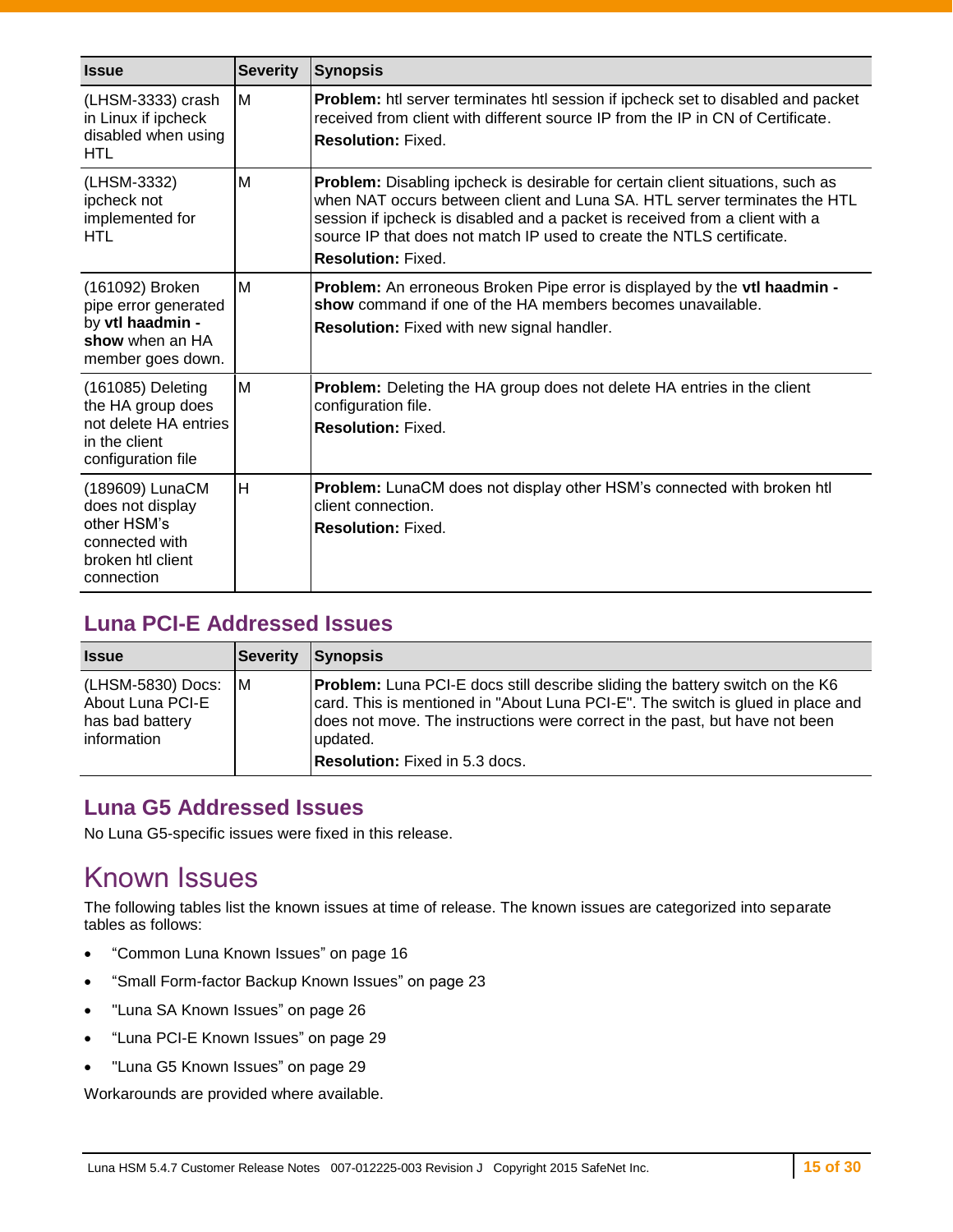**Note** In the following tables, some issues are tracked either in our old database (with the sixdigit numbers) or in our new database (with Luna product issues preceded by "LHSM-"), or in both, and we mention both numbers where applicable.

### **Issue Severity**

This table defines the severity of the issues listed in the following tables.

| <b>Priority</b> | <b>IClassification</b> | <b>IDefinition</b>              |
|-----------------|------------------------|---------------------------------|
| C               | Critical               | No reasonable workaround exists |
| Н               | High                   | Reasonable workaround exists    |
| M               | Medium                 | Medium level priority problems  |
|                 | Low                    | Lowest level priority problems  |

### <span id="page-15-0"></span>**Common Luna Known Issues**

| <b>Issue</b>                                                                                                                                        | <b>Severity</b> | <b>Synopsis</b>                                                                                                                                                                                                                                                                                                                                                                                                                                                                                                                                                                                                                                                                                                                                                                              |
|-----------------------------------------------------------------------------------------------------------------------------------------------------|-----------------|----------------------------------------------------------------------------------------------------------------------------------------------------------------------------------------------------------------------------------------------------------------------------------------------------------------------------------------------------------------------------------------------------------------------------------------------------------------------------------------------------------------------------------------------------------------------------------------------------------------------------------------------------------------------------------------------------------------------------------------------------------------------------------------------|
| (LHSM-11879)<br>CKR_DEVICE_ERR<br>OR with AES GCM                                                                                                   | M               | <b>Problem:</b> If you use an AES key for a GCM operation with an AAD (additional<br>authentication data) length that is a multiple of 4-bytes, and later use the<br>same key for another GCM operation with an AAD length that is not a multiple<br>of 4 bytes, the HSM will halt.<br>This issue applies to Luna SA and Luna PCI-E only. It does not occur on Luna<br>G5.<br>Workaround: Delete and re-insert the key before changing the AAD.<br>Otherwise, you must reset the HSM before changing the AAD.                                                                                                                                                                                                                                                                                |
| (LHSM-10633) Luna<br>Client on Debian<br>requires libcryptoki<br>library purge to reset<br>to the default<br>Chrystoki.conf<br>version on uninstall | IL              | <b>Problem:</b> In some instances, it might be desirable to perform a complete re-<br>install of the Luna client, including replacing the current Chrystoki.conf file with<br>the default version. Doing this on a Debian OS requires, after uninstalling the<br>client, that the libcryptoki library be purged before the Chrystoki.conf.debsave<br>backup file is deleted.<br><b>Workaround: Workaround:</b><br>To re-install the Luna client with the default Chrystoki.conf file on a Debian OS<br>Uninstall the Luna client:<br>/usr/safenet/lunaclient/bin/uninstall.sh<br>2<br>Purge the libcryptoki library:<br>dpkg -P libcryptoki<br>3<br>Delete the backup Chrystoki.conf file:<br>rm /etc/Chrystoki.conf.debsave<br>Re-install the Luna client:<br>4<br><path>/install.sh</path> |
| (LHSM-10615) KSP<br>does not record<br>success messages                                                                                             | M               | <b>Problem:</b> KSP is only logging failures. It should also record successes, for<br>auditing purposes.<br><b>Workaround: None.</b>                                                                                                                                                                                                                                                                                                                                                                                                                                                                                                                                                                                                                                                         |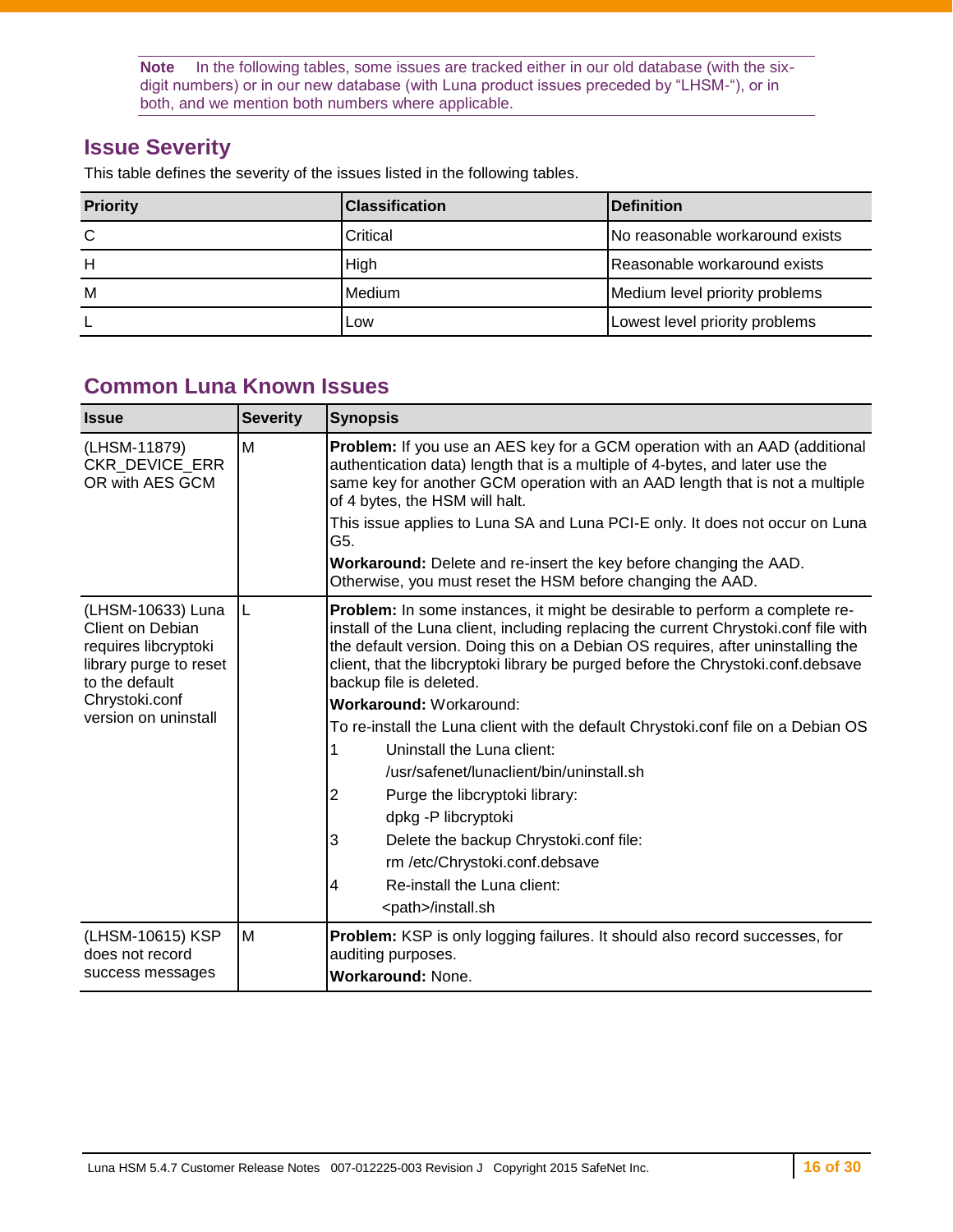| <b>Issue</b>                                                    | <b>Severity</b> | <b>Synopsis</b>                                                                                                                                                                                                                                                                                                                                                                                                                                                                                                                                                                                                                                                                                                                                                                                                                  |
|-----------------------------------------------------------------|-----------------|----------------------------------------------------------------------------------------------------------------------------------------------------------------------------------------------------------------------------------------------------------------------------------------------------------------------------------------------------------------------------------------------------------------------------------------------------------------------------------------------------------------------------------------------------------------------------------------------------------------------------------------------------------------------------------------------------------------------------------------------------------------------------------------------------------------------------------|
| (LHSM-10594)<br>more documentation<br>needed for CSP and<br>KSP | M               | Problem: Currently, our documentation explains only basic registration for<br>CSP and KSP. Material not covered includes:<br>CSP commands and usage:<br>register /usagelimit (including how the counter works)<br>register /partition /highavail<br>register /partition /strongprotect<br>register /algorithms<br>register /cryptouser<br>ms2luna<br>keymap<br>KSP commands and usage:<br>ms2luna<br>ksputil<br>ksputil clusterKey<br>ksputil listKey<br>kspcmd<br>kspcmd usagelimit (and how the counter works)<br>kspcmd library<br>kspcmd password<br>kspcmd viewslots<br>Other:<br>CSP logging<br>$\overline{\phantom{a}}$<br><b>KSP</b> logging<br>$\overline{\phantom{a}}$<br>interaction of KSP and CSP<br>$\blacksquare$<br>Workaround: Some assistance is available from the syntax help for utilities<br>and commands. |
| (LHSM-10594) KSP<br>unable to set usage<br>limits               | M               | Problem: kspcmd.exe has an option to specify a usage limit. The command<br>appears to work and generates a registry entry that sets the limit specified for<br>any key created via KSP (i.e. CA, etc.). However, when keys/certs are created<br>via CA, the KSP log records error CKR_ATTRIBUTE_TYPE_INVALID.<br>Reviewing the keys attributes in ckdemo does not show attributes<br>CKA_USAGE_LIMIT or CKA_USAGE_COUNT. Without these set, the keys<br>can be used an infinite number of times.<br>Workaround: After creating your CA (or whatever), or after every renewal,<br>launch ckdemo and manually add the usage limit attribute.                                                                                                                                                                                       |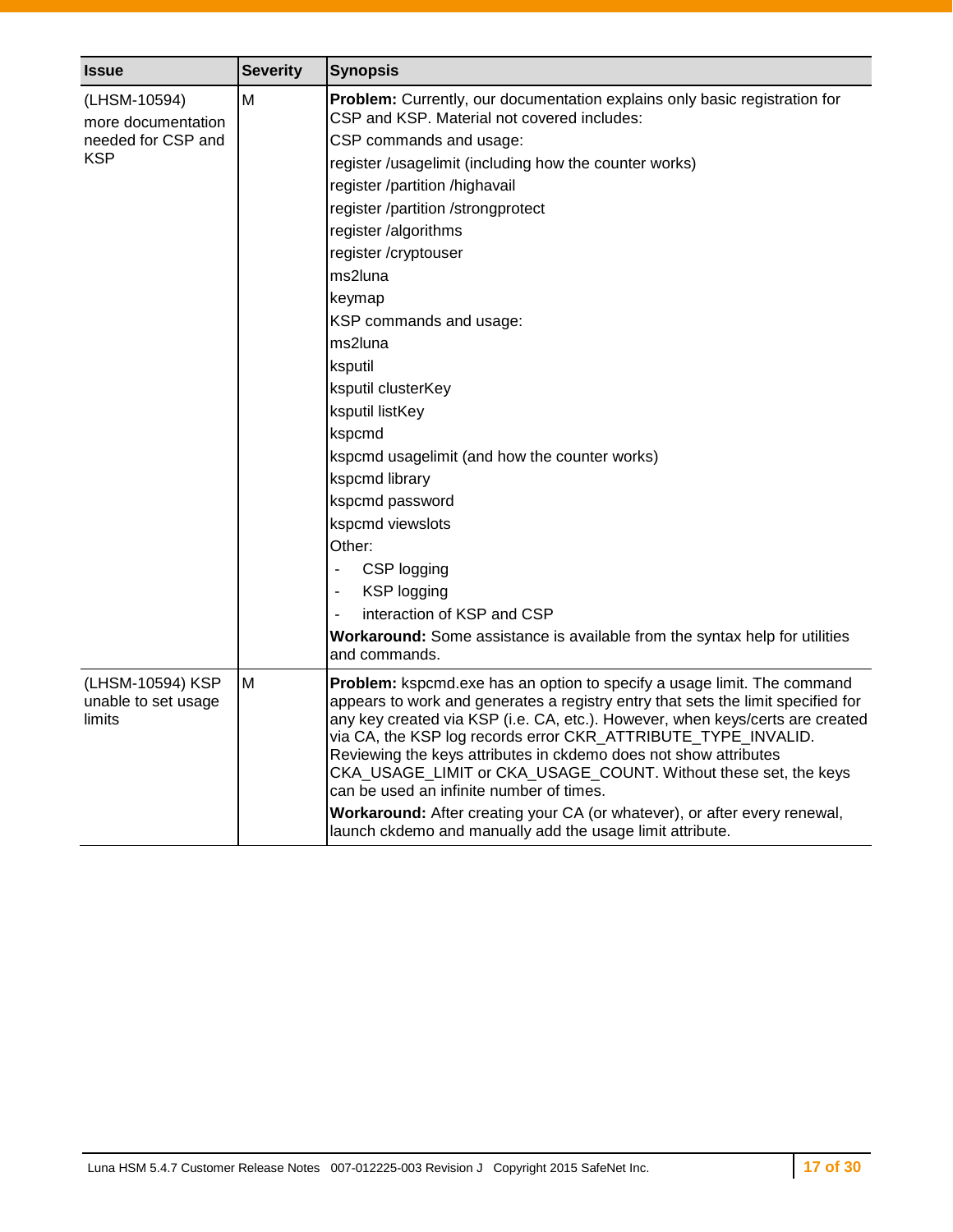| <b>Issue</b>                                                     | <b>Severity</b> | <b>Synopsis</b>                                                                                                                                            |
|------------------------------------------------------------------|-----------------|------------------------------------------------------------------------------------------------------------------------------------------------------------|
| (LHSM-10592)<br><b>LunaClient Windows</b><br>services dependency | H               | Problem: It was found that several LunaClient services, on Windows<br>platforms, depend on print "Spooler" services. That dependency should be<br>removed. |
| on printer service                                               |                 | Workaround: The following workarounds are applicable to Luna HSM release<br>5.2.1 through 5.4.1/5.4.2 inclusive:                                           |
|                                                                  |                 | SafeNet HTL Client Service                                                                                                                                 |
|                                                                  |                 | 1- If you see "SafeNet HTL Client Service" among Windows services stop it<br>and continue with step 2.                                                     |
|                                                                  |                 | 2- Run C:\Program Files\SafeNet\LunaClient\htl\htlc_service.exe uninstall                                                                                  |
|                                                                  |                 | 3- Edit C:\Program Files\SafeNet\LunaClient\htl\htlc_service.xml and remove<br>the following line: <depend>Spooler</depend>                                |
|                                                                  |                 | 4- Run C:\Program Files\SafeNet\LunaClient\htl\htlc_service.exe install                                                                                    |
|                                                                  |                 | 5- Start "SafeNet HTL Client Service" service if it was running at step 1.                                                                                 |
|                                                                  |                 | SafeNet Remote PED Service                                                                                                                                 |
|                                                                  |                 | 1- If you see "SafeNet Remote PED Service" among Windows services, stop<br>it and continue with step 2.                                                    |
|                                                                  |                 | 2- Run C:\Program<br>Files\SafeNet\LunaClient\PedClient_service\pedclient_service.exe uninstall                                                            |
|                                                                  |                 | 3- Edit C:\Program<br>Files\SafeNet\LunaClient\PedClient_service\pedclient_service.xml and<br>remove the following line: < depend>Spooler                  |
|                                                                  |                 | 4- Run C:\Program<br>Files\SafeNet\LunaClient\PedClient_service\pedclient_service.exe install                                                              |
|                                                                  |                 | 5- Start "SafeNet Remote PED Service" service if it was running at step 1.                                                                                 |
|                                                                  |                 | SafeNet Luna SNMP Subagent Service                                                                                                                         |
|                                                                  |                 | 1- If you see "SafeNet Luna SNMP Subagent Service" among Windows<br>services, stop it and continue with step 2.                                            |
|                                                                  |                 | 2- Run C:\Program Files\SafeNet\LunaClient\ snmp\ luna-snmp_service.exe<br>uninstall                                                                       |
|                                                                  |                 | 3- Edit C:\Program Files\SafeNet\LunaClient\ snmp\ luna-snmp_service.xml<br>and remove the following line: < depend>Spooler                                |
|                                                                  |                 | 4- Run C:\Program Files\SafeNet\LunaClient\ snmp\ luna-snmp_service.exe<br>install                                                                         |
|                                                                  |                 | 5- Start "SafeNet Luna SNMP Subagent Service" service if it was running at<br>step 1.                                                                      |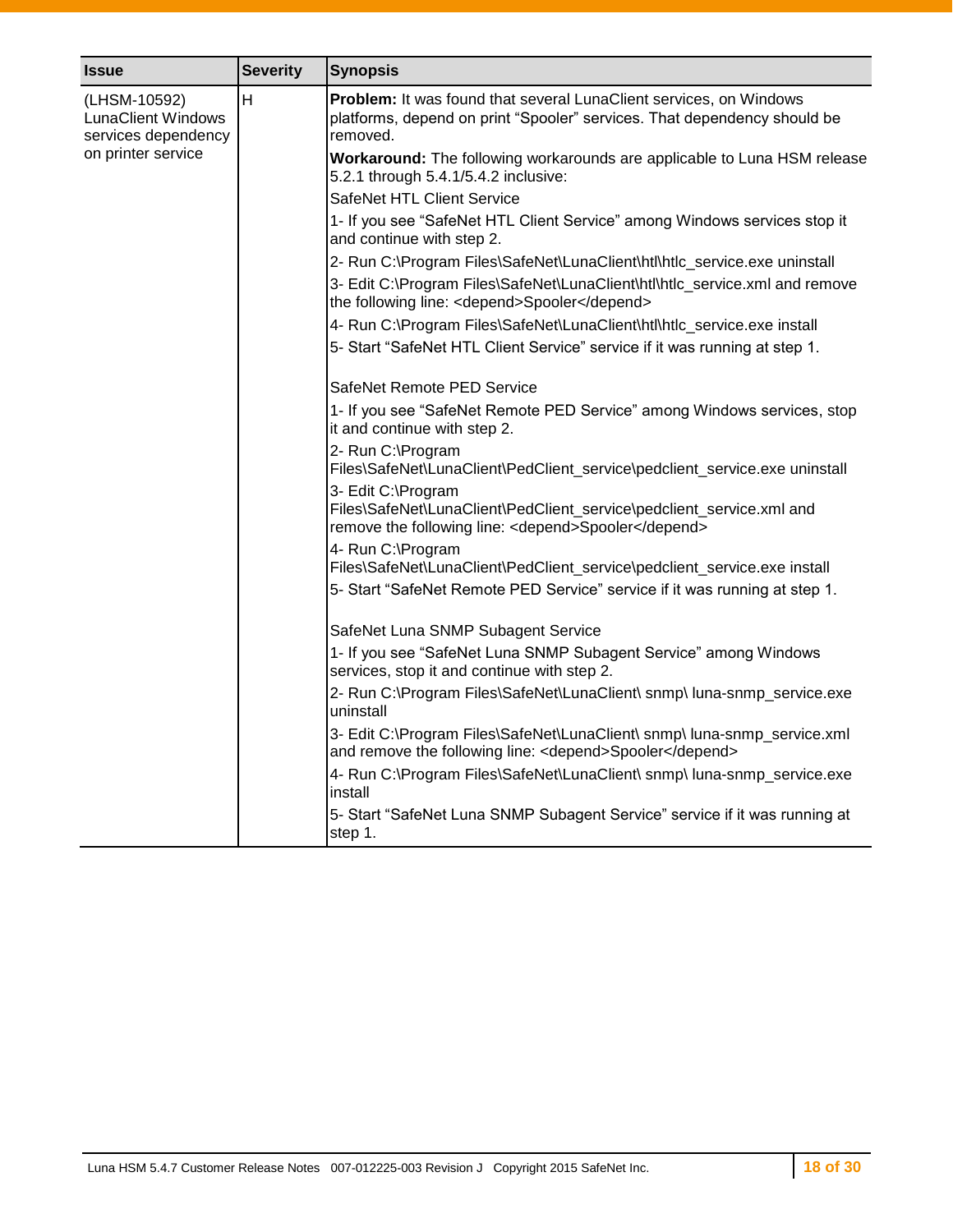| <b>Issue</b>                                                                           | <b>Severity</b> | <b>Synopsis</b>                                                                                                                                                                                                                                                                                                                                                                                                                                                                                                                                                                                                                                                                                                                                                                                                                                                                                                                                                                                                                                                                                                                                                                                                                                                                                                                                                                                                                                                                                                                                                                                                                                                                                                                                                |
|----------------------------------------------------------------------------------------|-----------------|----------------------------------------------------------------------------------------------------------------------------------------------------------------------------------------------------------------------------------------------------------------------------------------------------------------------------------------------------------------------------------------------------------------------------------------------------------------------------------------------------------------------------------------------------------------------------------------------------------------------------------------------------------------------------------------------------------------------------------------------------------------------------------------------------------------------------------------------------------------------------------------------------------------------------------------------------------------------------------------------------------------------------------------------------------------------------------------------------------------------------------------------------------------------------------------------------------------------------------------------------------------------------------------------------------------------------------------------------------------------------------------------------------------------------------------------------------------------------------------------------------------------------------------------------------------------------------------------------------------------------------------------------------------------------------------------------------------------------------------------------------------|
| (LHSM-10583) MS-<br>CSP to LunaKSP<br>migration incomplete                             | M               | Problem: the KSP version of ms2luna migrates keys, but does not change<br>the proper pointers for Luna to take over; if applications are stopped they<br>might not restart, complaining that they can no longer find the private key for<br>the certificate.<br>Steps to reproduce:<br>create a software CA<br>$\blacksquare$<br>Install/configure base Luna client,<br>$\overline{\phantom{a}}$<br>register partition via KSP<br>$\blacksquare$<br>run ms2luna and provide the thumbprint of the cert that the CA is using<br>٠<br>verify that keys have been copied to HSM<br>٠<br>in CA Management see what provider is being used – it shows that the<br>$\overline{\phantom{a}}$<br>Microsoft RSA Provider (or whatever was selected) is still in use<br>stop/restart the CA - this fails and generates an error.<br>$\blacksquare$<br>Workaround: When using the ms2luna.exe utility from the folder c:\Program<br>Files\SafeNet\LunaClient\KSP to migrate, after running ms2luna.<br>modify this registry entry:<br>$\blacksquare$<br>HKEY_LOCAL_MACHINE\SYSTEM\CurrentControlSet\services\CertSvc<br>\Configuration\ <ca name="">\CSP<br/>change the value of "Provider" to "Safenet Key Storage Provider"<br/>go back to CA Management and note that the provider has changed<br/>٠<br/>CA can be restarted<br/><math display="inline">\overline{\phantom{a}}</math><br/>If a check with certutil shows that the certificate still appears to be<br/>associated with the Microsoft provider, but attempts to "repair" it to the Luna<br/>provider result in an error that the cert is already with the Luna provider, then<br/>there might be a copy in both places. Delete the old copy of the certificate and<br/>retry with your application.</ca> |
| (LHSM-10577)<br>ms2luna fails to<br>import software key<br>and cert in Windows<br>2012 | H               | Problem: ms2luna fails to import software key and cert in Windows 2012<br>Steps:<br>create software CA<br>obtain thumbprint of CA cert created<br>$\qquad \qquad \blacksquare$<br>run Luna register util<br>run ms2luna and provide thumbprint of CA cert - fails:<br>Please Enter The Certificate Thumbprint Of Required<br>Certificate:<br>8546093c093c8c3ec7f961681b0c1eec886d2373<br>ERROR Acquiring Handle Of Key Container!!<br>Workaround: None. Do not use the ms2luna.exe utility from the folder                                                                                                                                                                                                                                                                                                                                                                                                                                                                                                                                                                                                                                                                                                                                                                                                                                                                                                                                                                                                                                                                                                                                                                                                                                                     |
| (LHSM-10402)<br>ms2luna is not<br>working as expected                                  | H               | c:\Program Files\SafeNet\LunaClient\CSP to migrate, until further notice.<br>Problem: When the Ms2luna utility is run, it asks for the thumbprint of the<br>certificate in software. If the thumbprint is provided, the utility copies the<br>private key, public key and the data object to the Luna partition. But the<br>certificate still shows that it is tied to software Microsoft Enhanced<br>Cryptographic Provider.<br>Using certutil repairstore to fix the certificate association with the Luna<br>provider still gives "ERROR: Could not verify certificate public key against<br>private key".<br>Workaround: None. Do not use the ms2luna.exe utility from the folder<br>c:\Program Files\SafeNet\LunaClient\CSP to migrate, until further notice.                                                                                                                                                                                                                                                                                                                                                                                                                                                                                                                                                                                                                                                                                                                                                                                                                                                                                                                                                                                             |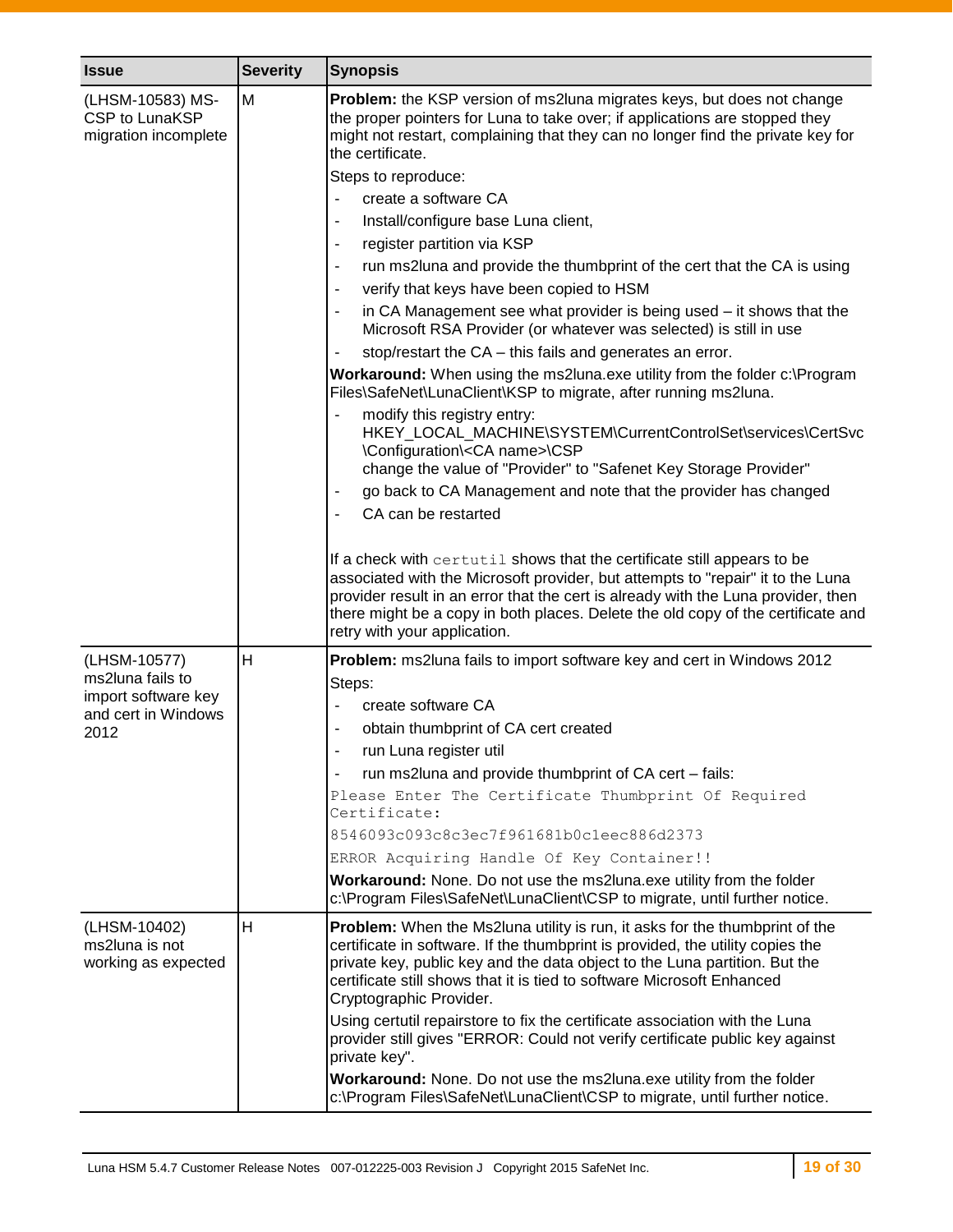| <b>Issue</b>                                                                               | <b>Severity</b> | <b>Synopsis</b>                                                                                                                                                                                                                                                                                                                                                                                                                                                                                                                                                                                                                                                                                                                                                                                                                                                                                                                                                                                     |
|--------------------------------------------------------------------------------------------|-----------------|-----------------------------------------------------------------------------------------------------------------------------------------------------------------------------------------------------------------------------------------------------------------------------------------------------------------------------------------------------------------------------------------------------------------------------------------------------------------------------------------------------------------------------------------------------------------------------------------------------------------------------------------------------------------------------------------------------------------------------------------------------------------------------------------------------------------------------------------------------------------------------------------------------------------------------------------------------------------------------------------------------|
| (LHSM-10154) "cmu<br>selfsign" fails to<br>display key handler<br>for new generated<br>key | L               | Problem: Running "cmu selfsign" ends with generating a key. If the command<br>runs successfully, cmu is expected to display the new generated key handler,<br>but it does not.<br>Workaround: Issue "cmu list" to verify that the new key has been created.                                                                                                                                                                                                                                                                                                                                                                                                                                                                                                                                                                                                                                                                                                                                         |
| (LHSM-10153)<br>windows Client - cmu<br>importkey gives<br>wrong error message             | L               | Problem: The cmu utility returns "Buffer too small" instead of "wrong<br>password" against "cmu importkey" cmd.<br>Workaround: Be aware that the message is wrong, and re-try with the correct<br>password.                                                                                                                                                                                                                                                                                                                                                                                                                                                                                                                                                                                                                                                                                                                                                                                         |
| (LHSM-10152)<br>windows Client -<br>lunacm: Cannot load<br>library                         | M               | Problem: After installing Luna Client on windows server 2008 RC2, tried to<br>run lunacm. Got "Cannot load library: The specified module could not be<br>found".<br>Workaround: Open a new console/command-line window to allow the library<br>path to be found.                                                                                                                                                                                                                                                                                                                                                                                                                                                                                                                                                                                                                                                                                                                                    |
| (190453) RBS host<br>app does not display<br>a message in case of<br>a wrong password.     | M               | Problem: The RBS host application does not display an error message if the<br>user enters a wrong password.<br>Workaround: None.                                                                                                                                                                                                                                                                                                                                                                                                                                                                                                                                                                                                                                                                                                                                                                                                                                                                    |
| (LHSM-9817)<br>multitoken errors with<br>rsa operations in<br>FIPS mode                    | M               | Problem: multitoken generates an error when attempting RSA 2048 or RSA<br>4096 sigver against an HSM in FIPS approved operation mode. Due to FIPS<br>restrictions on data size, smaller sizes are refused when the HSM is in FIPS<br>mode. However, 2048 is the new minimum size and should have been<br>accepted by multitoken.                                                                                                                                                                                                                                                                                                                                                                                                                                                                                                                                                                                                                                                                    |
|                                                                                            |                 | Workaround: If using multitoken for RSA sigver against an HSM in FIPS<br>mode, pass the packet parameter with size 32 (or larger), for example:<br>multitoken2 -mode rsasigver -key 2048 -slots 1 -packet 32<br>View the NIST site for information about similar restrictions with other FIPS<br>approved key sizes and mechanisms.                                                                                                                                                                                                                                                                                                                                                                                                                                                                                                                                                                                                                                                                 |
| (LHSM-9418) some<br>content missing from<br>Javadocs on<br>Windows                         | M               | Problem: Some Javadoc entries that are available in Linux are not found<br>when LunaClient 5.4.1/5.4.2 is installed on Windows.<br>Workaround: Replace the incomplete Luna Javadocs on your Windows<br>system with the complete version from the Linux installer, as follows:<br>1) After installing LunaClient on your Windows computer, delete <luna client<br="">dir&gt;/JSP/javadoc<br/>2) On the Luna Client media, got to the "linux" folder.<br/>3) Use a general-purpose archiving/unarchiving utility to open the file lunajsp-<br/>5.4.1rpm<br/>4) In the unarchiving utility, navigate (assuming you started in your<br/>\Downloads directory) to:<br/>C:\Users\yourname\Downloads\LunaClient_5.4.1-12\linux\64\lunajsp-5.4.1-<br/>12.x86 64.rpm\lunajsp-5.4.1-<br/>12.x86_64.cpio\.\usr\safenet\lunaclient\jsp\javadoc-5.4.1.tar.gz\javadoc-<br/>5.4.1.tar\javadoc\<br/>5) Extract all the content of that javadoc folder to <luna client<br="">dir&gt;/JSP/javadoc &gt;.</luna></luna> |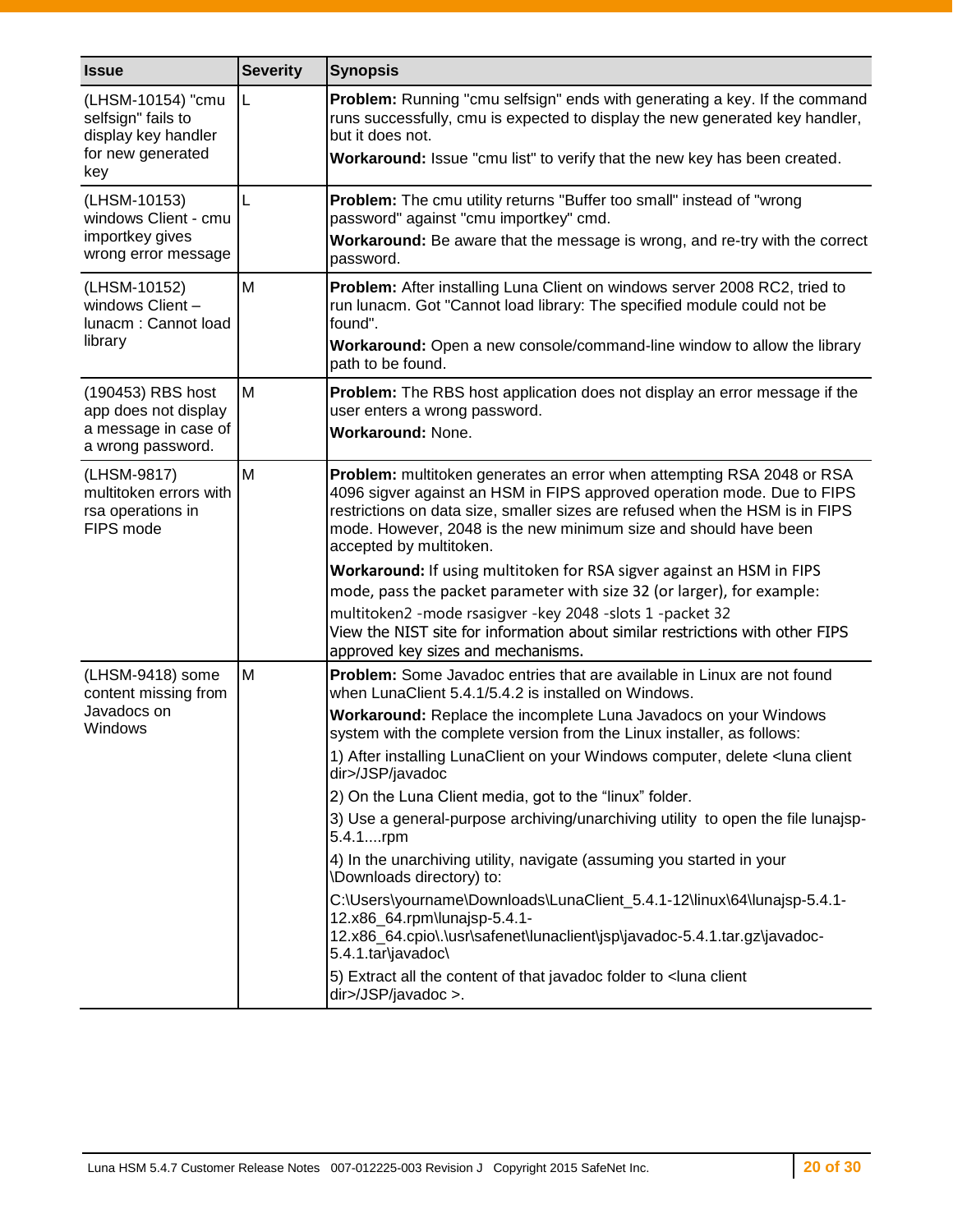| <b>Issue</b>                                                                                                      | <b>Severity</b> | <b>Synopsis</b>                                                                                                                                                                                  |
|-------------------------------------------------------------------------------------------------------------------|-----------------|--------------------------------------------------------------------------------------------------------------------------------------------------------------------------------------------------|
| (LHSM-7032) RBS:<br>client cannot read<br><b>RBS HSM</b>                                                          | M               | Problem: Remote Backup Service - The client cannot read RBS HSM<br>information if no partition exists in the RBS Backup HSM.<br>[user@myhost bin]# ./lunacm                                      |
| information if rbs<br>does not already                                                                            |                 | LunaCM V2.3.3 - Copyright (c) 2006-2013 SafeNet, Inc.                                                                                                                                            |
| have a partition                                                                                                  |                 | Available HSM's:                                                                                                                                                                                 |
|                                                                                                                   |                 | Slot Id $\rightarrow$ 1                                                                                                                                                                          |
|                                                                                                                   |                 | HSM Configuration -> Luna SA Slot (Failed to read<br>information from HSM)                                                                                                                       |
|                                                                                                                   |                 | Current Slot Id: 1                                                                                                                                                                               |
|                                                                                                                   |                 | lunacm:>exit                                                                                                                                                                                     |
|                                                                                                                   |                 | Workaround: Create a partition on the Backup HSM                                                                                                                                                 |
|                                                                                                                   |                 | [user@myhost bin]# ./lunacm                                                                                                                                                                      |
|                                                                                                                   |                 | LunaCM V2.3.3 - Copyright (c) 2006-2013 SafeNet, Inc.                                                                                                                                            |
|                                                                                                                   |                 | Available HSM's:                                                                                                                                                                                 |
|                                                                                                                   |                 | Slot Id $\rightarrow$ 1                                                                                                                                                                          |
|                                                                                                                   |                 | $HSM$ Label $\rightarrow$ bck1                                                                                                                                                                   |
|                                                                                                                   |                 | HSM Serial Number -> 7002333                                                                                                                                                                     |
|                                                                                                                   |                 | HSM Model -> G5Backup                                                                                                                                                                            |
|                                                                                                                   |                 | HSM Firmware Version -> 6.20.0                                                                                                                                                                   |
|                                                                                                                   |                 | HSM Configuration -> Remote Backup HSM (PW) Backup Device                                                                                                                                        |
|                                                                                                                   |                 | HSM Status $\rightarrow$ OK                                                                                                                                                                      |
|                                                                                                                   |                 | Current Slot Id: 1                                                                                                                                                                               |
| (LHSM-6986)                                                                                                       | L               | Problem: During the full client install this warning/error appeared:                                                                                                                             |
| Warning from install<br>script on Debian 6/64<br>client install                                                   |                 | Unpacking lunajmt (from lunajmt_5.3.0-9_amd64.deb)                                                                                                                                               |
|                                                                                                                   |                 | Setting up lunajmt (5.3.0-9)                                                                                                                                                                     |
|                                                                                                                   |                 | Adding new version of lunajcprov                                                                                                                                                                 |
|                                                                                                                   |                 | /usr/safenet/lunaclient/debian_pkgs                                                                                                                                                              |
|                                                                                                                   |                 | Use of uninitialized value \$postinst in length at<br>/usr/share/perl5/Alien/Package/Deb.pm line 741.                                                                                            |
|                                                                                                                   |                 | Workaround: The error appears to be a harmless coding issue in<br>/usr/share/perl5/Alien/Package/Deb.pm which comes with the alien package.<br>Ignore the message.                               |
| (LHSM-6968)<br>Windows - cklog is<br>missing when only<br>Luna Remote Backup<br>HSM is installed                  | M               | Problem: If only Luna Remote Backup is selected to be installed, the<br>installation directory and the win32 subfolder will not contain cklog. No error<br>message is shown.                     |
|                                                                                                                   |                 | Workaround: If you are installing Luna [Remote] Backup, also select Luna<br>SA. This will ensure that cklog is installed in the install directory and the win32<br>subfolder.                    |
| (LHSM-6967)<br>Windows - cklog and<br>shim are missing in<br>win32 directory when<br>only Luna G5 is<br>installed | M               | Problem: If only Luna G5 is selected to be installed, the win32 directory will<br>not contain cklog and shim. No error message is shown.                                                         |
|                                                                                                                   |                 | Workaround: If you are installing Luna G5, also select Luna SA. This will<br>ensure that cklog and the shim are installed in the win32 directory.                                                |
| (LHSM-6864) Client:<br>not all tools work<br>when 32bit lib used                                                  | M               | Problem: With this release, we provide only the 32bit library on windows 64bit<br>OS to support customer's 32bit app in windows 64bits OS; we do not support<br>our tools - like lunacm, vtl etc |
| on windows 64bit OS                                                                                               |                 | Workaround: See special instructions for running 32-bit apps on 64-bit OS, in<br>the Windows installation instructions of the product documentation.                                             |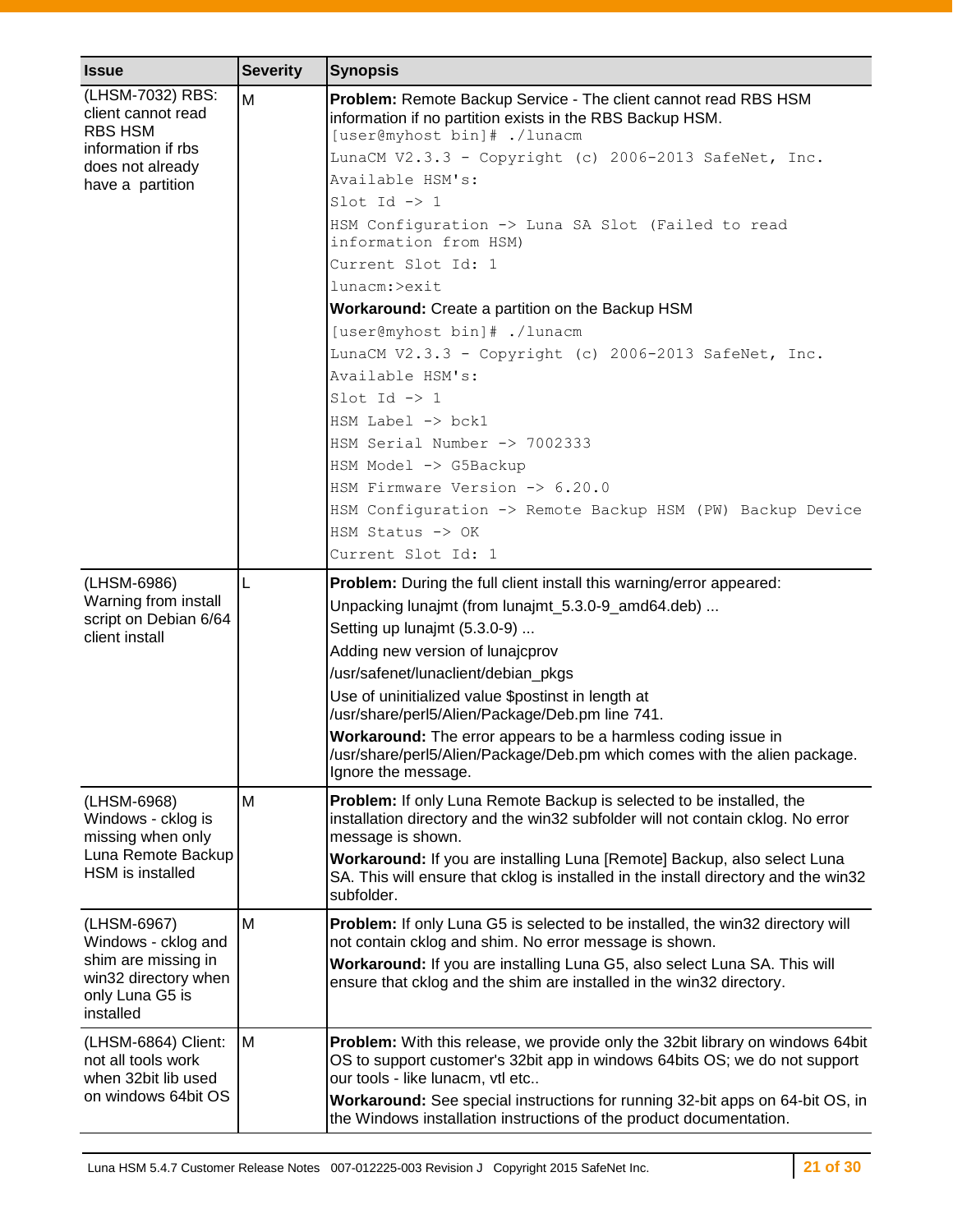| <b>Issue</b>                                                                                                                       | <b>Severity</b> | <b>Synopsis</b>                                                                                                                                                                                                                                                                                                                                                                                                                                                                                      |
|------------------------------------------------------------------------------------------------------------------------------------|-----------------|------------------------------------------------------------------------------------------------------------------------------------------------------------------------------------------------------------------------------------------------------------------------------------------------------------------------------------------------------------------------------------------------------------------------------------------------------------------------------------------------------|
| (LHSM-5827)<br>pedserver cannot be<br>started due to<br>"LOGGER_init failed"                                                       | M               | <b>Problem:</b> Occasionally pedserver can fail stop/start with message.<br>PedServer.exe mode start<br>LOGGER init failed<br>Failed to initialize the logger. Exiting<br>Workaround: Reboot Windows.                                                                                                                                                                                                                                                                                                |
| (LHSM-5811,<br>MKS#176989)<br>lunacm and ckdemo<br>display negative<br>numbers for HA slot                                         | M               | Problem: With command lunacm:>ha list<br>HA Group Number displays a negative number.<br>However command "slot list" displays a proper number for HSM Serial<br>Number<br>In ckdemo choose option (11) Slot Info, then select an HA Virtual Card Slot,<br>no serial number information displayed for group or member. However option<br>(12) Token Info has more details about the slot.<br>Workaround: Just be aware of the numbering discrepancy.                                                   |
| (LHSM-5793)<br>appliance: "err Luna<br>PED Client[2228]:<br>error: 0: Error<br>scanning log files"                                 | M               | Problem: Seeing "err Luna PED Client[2228]: error : 0 : Error scanning log<br>files", and all logs remain in HSM and are not transferred to host.<br><b>Workaround: None.</b>                                                                                                                                                                                                                                                                                                                        |
| (LHSM-5790)<br>"lunacm" does not<br>display other HSM's<br>connected with<br>broken htl client<br>connection                       | M               | Problem: "lunacm" does not display other HSM's connected with broken htl<br>client connection<br>Workaround: If you stop the HTL service while lunacm is running, stop<br>lunacm also. Do not try to use HTL in an already-running lunacm session.                                                                                                                                                                                                                                                   |
| (LHSM-5768)<br>Windows installer -<br>when modifying<br>existing Luna Client,<br>extra selected<br>components are not<br>installed | M               | Problem: When trying to modify an already-installed Luna Client on Windows<br>we have the option to select any extra component we want, but the selected<br>additional components are not actually installed.<br>The installer gives no error message.<br>Workaround: When modifying an existing installed Luna Client, on Windows,<br>choose to install a Luna Product and ALL its sub-features. THEN deselect any<br>that are not needed, and the remaining desired files are installed correctly. |
| (LHSM-2864) HA Key M<br>gens don not recover<br>properly when<br>recovering the<br>primary.                                        |                 | Problem: In an HA environment, configure for auto-recovery.<br>Launch multitoken with 10 threads performing key gens<br>Fail the secondary and recover - everything works.<br>Fail the primary - it switches over to do the key gens on the secondary.<br>Recover the primary and wait; the app fails with CKR_CANCEL<br>Workaround: None. Can be avoided if you do not have multiple clients<br>connected to the HA slot.                                                                           |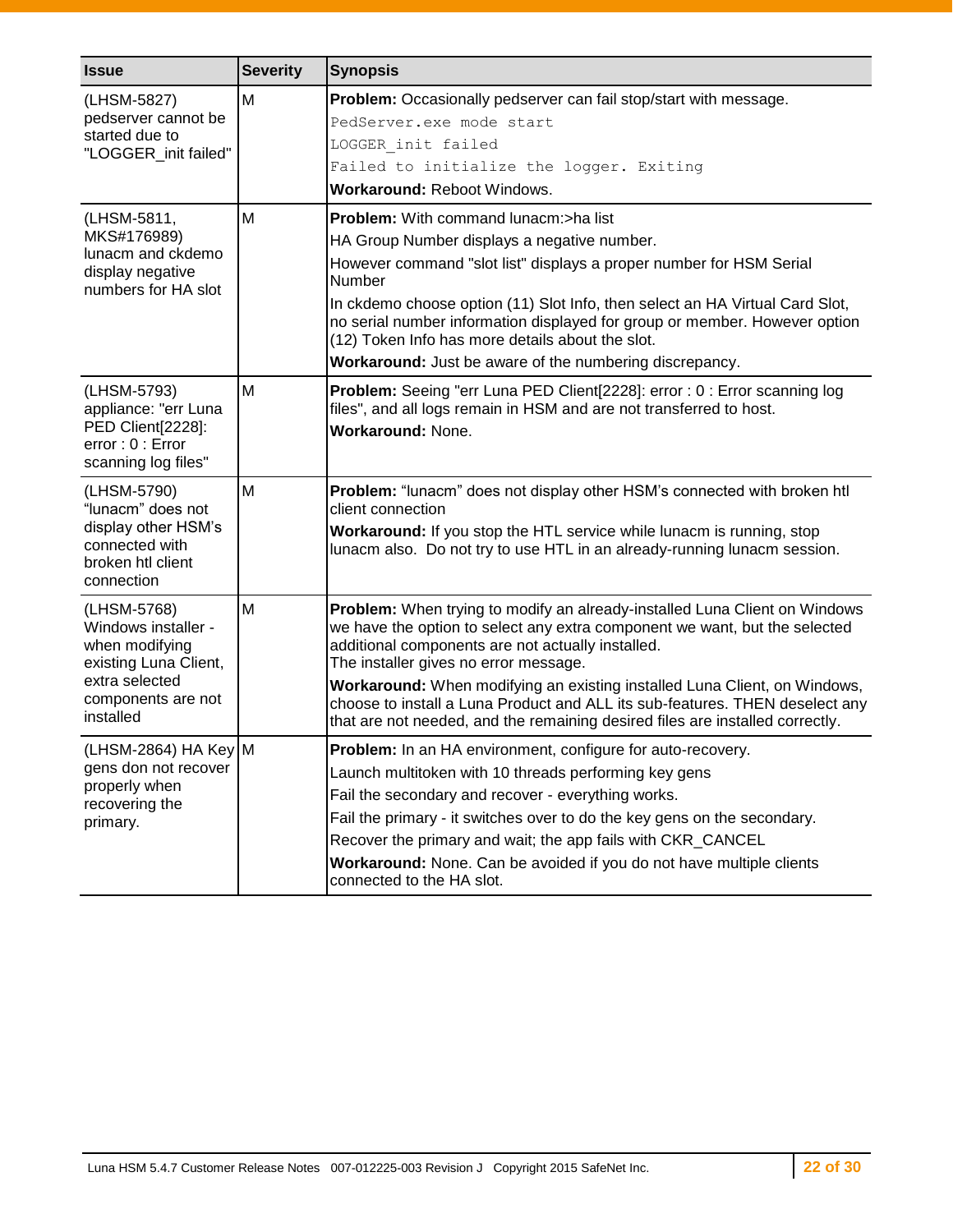| <b>Issue</b>                                                                                                                                                 | <b>Severity</b>                                                                                                                                                                                                                                                                                                                                                                                                                                                                                                                                                                                                                                                                                                        | <b>Synopsis</b>                                                                                                                                                                                                                                                                                                                                                                                                                                                                                                                                                                                                                                                                                |
|--------------------------------------------------------------------------------------------------------------------------------------------------------------|------------------------------------------------------------------------------------------------------------------------------------------------------------------------------------------------------------------------------------------------------------------------------------------------------------------------------------------------------------------------------------------------------------------------------------------------------------------------------------------------------------------------------------------------------------------------------------------------------------------------------------------------------------------------------------------------------------------------|------------------------------------------------------------------------------------------------------------------------------------------------------------------------------------------------------------------------------------------------------------------------------------------------------------------------------------------------------------------------------------------------------------------------------------------------------------------------------------------------------------------------------------------------------------------------------------------------------------------------------------------------------------------------------------------------|
| M<br>(LHSM-7696)<br>MKS190048) RBS<br>host app crashes on<br>access when Luna<br>Backup HSM<br>removed                                                       | <b>Problem:</b> If a Luna [Remote] Backup HSM is removed from its host after the<br>RBS daemon is running, the RBS app will crash on attempted access.<br>Scenario 1:<br>- have running RBS daemon with Backup HSM connected, have remote host<br>configured to use RBS<br>- power-off or remove USB cable from Backup HSM<br>- launch lunacm on remote host; RBS daemon will crash<br>Scenario 2:<br>- have running RBS daemon with Backup HSM connected, have remote host<br>configured to use RBS<br>- launch lunacm on remote host<br>- power-off or remove USB cable from Backup HSM<br>- run remote backup; RBS daemon will crash<br><b>Workaround:</b> The Backup HSM must be connected to the host computer to |                                                                                                                                                                                                                                                                                                                                                                                                                                                                                                                                                                                                                                                                                                |
|                                                                                                                                                              |                                                                                                                                                                                                                                                                                                                                                                                                                                                                                                                                                                                                                                                                                                                        | get the RBS daemon running, and RBS must be stopped before you<br>disconnect the USB cable or power-off the Luna Backup HSM.                                                                                                                                                                                                                                                                                                                                                                                                                                                                                                                                                                   |
| (LHSM-5804<br>MKS180345 and<br>170626) change of<br>PED related timeout<br>setting requires<br>pedclient restarting,<br>which has impact on<br>audit logging | H                                                                                                                                                                                                                                                                                                                                                                                                                                                                                                                                                                                                                                                                                                                      | <b>Problem:</b> While testing remote backup with a single Remote PED case, it<br>was found that timeout happens during backing up. To complete a backup,<br>pedtimeout3 value must increase in the configuration file. For the change to<br>take effect, pedclient and the client application must be restarted. Because<br>pedclient is shared with audit logging, restarting has an impact on audit<br>logging. Pedclient should pick up the change without restarting.<br>Workaround: None. For Luna PCI-E, audit logging is affected when the<br>restart is performed. In Luna SA, there is no provision to restart pedclient, and<br>therefore no way to make a timeout change effective. |

## <span id="page-22-0"></span>**Small Form-Factor Backup Known Issues**

| <b>Issue</b>                                                                                                                                  | <b>Severity</b> | <b>Synopsis</b>                                                                                                                                                                                                                                                                                                                                                                                                            |
|-----------------------------------------------------------------------------------------------------------------------------------------------|-----------------|----------------------------------------------------------------------------------------------------------------------------------------------------------------------------------------------------------------------------------------------------------------------------------------------------------------------------------------------------------------------------------------------------------------------------|
| (LHSM-10163) SFF<br>remote backup -<br>Unknown Command<br>Displayed on PED                                                                    |                 | Problem: During SFF backup over Remote PED, "Unknown Command" is<br>observed on the PED followed by "Get Version".<br>This should be a message like "write to token"<br>Workaround: Ignore.                                                                                                                                                                                                                                |
| (LHSM-9816) All other<br>crypto ops to same<br>HSM halt during init<br>phase of SFF backup,<br>recover slightly during<br>object backup phase |                 | <b>Problem:</b> When performing any kind of multitoken cryptographic operation,<br>and a Small Form Factor Backup operation is started on the same HSM, all<br>other cryptographic operation ceases during the eToken initialization phase of<br>the operation. This can take 2-3 minutes. After the eToken initialization stage,<br>crypto operations recover somewhat, but not to full speed, until backup<br>completes. |
|                                                                                                                                               |                 | <b>Workaround:</b> Simply be aware that Luna PED operations and prompting<br>have always blocked crypto operations on the attached HSM, and this<br>continues with PED-mediated Small Form Factor Backup.                                                                                                                                                                                                                  |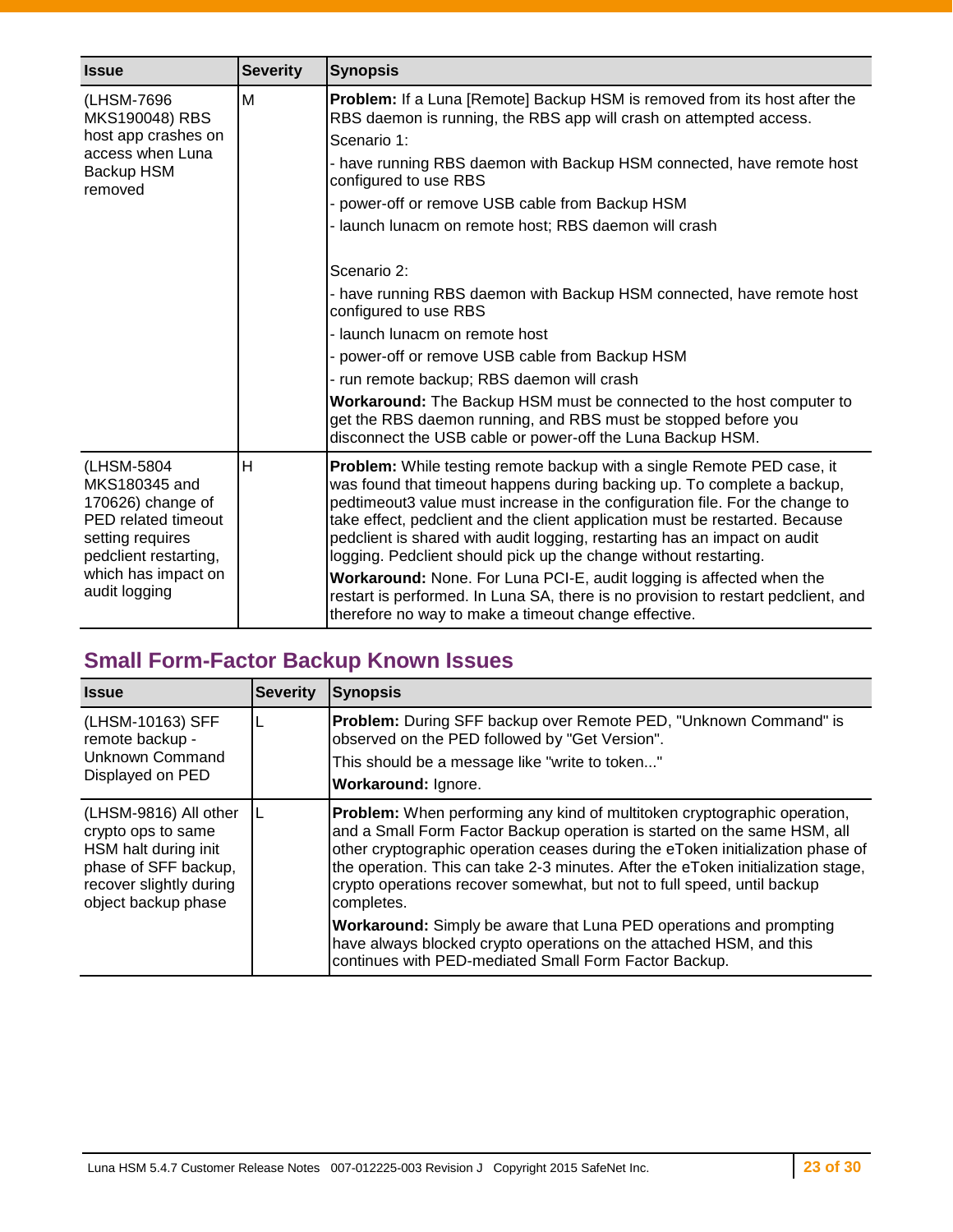| <b>Issue</b>                                                                     | <b>Severity</b> | Synopsis                                                                                                                                                                                                                                                                                                                                                                                                                                                                                                                                                                                           |
|----------------------------------------------------------------------------------|-----------------|----------------------------------------------------------------------------------------------------------------------------------------------------------------------------------------------------------------------------------------------------------------------------------------------------------------------------------------------------------------------------------------------------------------------------------------------------------------------------------------------------------------------------------------------------------------------------------------------------|
| (LHSM-9710, 9711,<br>9712, 9713) PED SCP<br>communication<br>problem             | Μ               | Problem: Occasional errors or timeout occurred during local-PED data<br>transfers (using SCP connection). This was probably always present, but<br>went unnoticed during authentication operations due to the small data<br>transactions. However, when PED is used in local mode for lengthy<br>transactions, such as occur in SFF backup and restore operations, the<br>instability is revealed.<br>Workaround: Use Remote PED SFF backup when backing up and restoring<br>larger amounts of partition data. (Remote PED SFF backup operations have<br>proven reliable over a reliable network.) |
| (LHSM-9750) Small<br>form-factor backup with<br>Remote PED going to<br>wrong PED | M               | Problem: When a Remote PED has been specified at the Luna SA via<br>lunash commands, and then a different Remote PED is specified (for that<br>Luna SA) via lunacm commands, the setting from lunash prevails. This could<br>result in unexpected results when setting up Remote PED and remote Small<br>Form-factor Backup.                                                                                                                                                                                                                                                                       |
|                                                                                  |                 | 1- Connect Luna SA to a Remote PED by issuing "hsm ped connect" from<br>lunash.                                                                                                                                                                                                                                                                                                                                                                                                                                                                                                                    |
|                                                                                  |                 | 2- From lunacm, run "ped connect" to connect to your Remote PED                                                                                                                                                                                                                                                                                                                                                                                                                                                                                                                                    |
|                                                                                  |                 | 3- then run "par login"                                                                                                                                                                                                                                                                                                                                                                                                                                                                                                                                                                            |
|                                                                                  |                 | No prompt is presented at your Remote PED.                                                                                                                                                                                                                                                                                                                                                                                                                                                                                                                                                         |
|                                                                                  |                 | Following a timeout period one of the following might occur:                                                                                                                                                                                                                                                                                                                                                                                                                                                                                                                                       |
|                                                                                  |                 | "Command Result: 0x8000002e (CKR_PED_UNPLUGGED)"                                                                                                                                                                                                                                                                                                                                                                                                                                                                                                                                                   |
|                                                                                  |                 | lunacm:>par login                                                                                                                                                                                                                                                                                                                                                                                                                                                                                                                                                                                  |
|                                                                                  |                 | Option -password was not supplied. It is required.                                                                                                                                                                                                                                                                                                                                                                                                                                                                                                                                                 |
|                                                                                  |                 | Enter the password: *******                                                                                                                                                                                                                                                                                                                                                                                                                                                                                                                                                                        |
|                                                                                  |                 | Please attend to the PED.                                                                                                                                                                                                                                                                                                                                                                                                                                                                                                                                                                          |
|                                                                                  |                 | Command Result: 0x8000002e (CKR_PED_UNPLUGGED) --> If the PED<br>device to which the Luna SA goes is not connected.                                                                                                                                                                                                                                                                                                                                                                                                                                                                                |
|                                                                                  |                 | <b>OR</b>                                                                                                                                                                                                                                                                                                                                                                                                                                                                                                                                                                                          |
|                                                                                  |                 | Command Result: 0x80000024 (CKR_TIMEOUT) --> If the PED prompt went<br>to a PED other than yours and nobody inserted the expected black key and<br>pressed <enter>.</enter>                                                                                                                                                                                                                                                                                                                                                                                                                        |
|                                                                                  |                 | Workaround: For Remote PED authentication or remote Small Form-factor<br>Backup of Luna SA, first run "hsm ped disconnect" from lunash, then run "ped<br>connect and perform Small Form-factor Backup (or other PED-using<br>operations) from lunacm.                                                                                                                                                                                                                                                                                                                                              |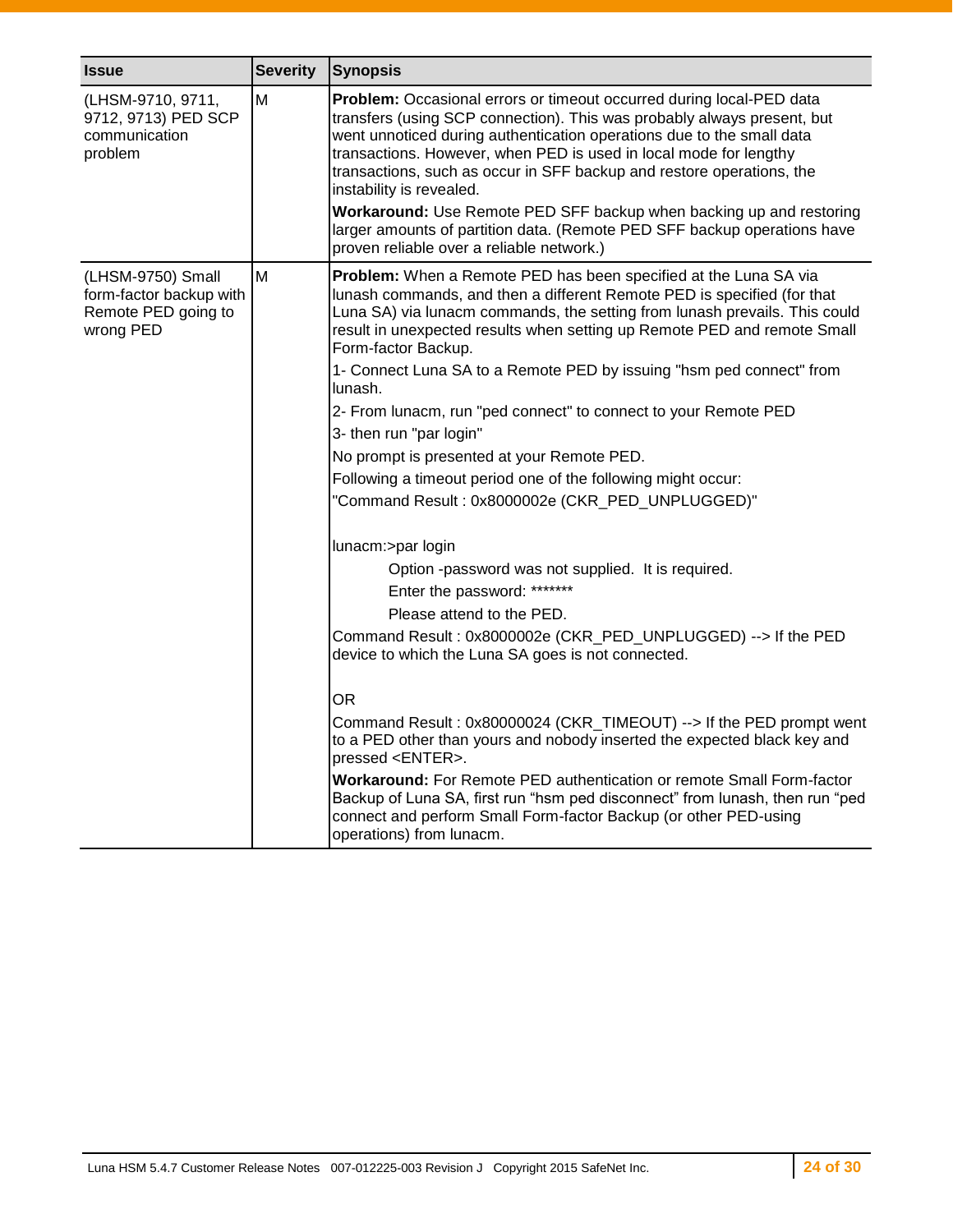| <b>Issue</b>                                                                   | <b>Severity</b> | <b>Synopsis</b>                                                                                                                                                                                                                                                                                                                          |
|--------------------------------------------------------------------------------|-----------------|------------------------------------------------------------------------------------------------------------------------------------------------------------------------------------------------------------------------------------------------------------------------------------------------------------------------------------------|
| (LHSM-9737) eToken<br>objects number wrong<br>after power loss at<br>pedserver | M               | Problem: During Small Form Factor backup, if power outage or machine<br>reboot occurs at pedserver host, backup fails with "device error". If eToken<br>contents are checked, output shows a huge number objects obviously not<br>correct:                                                                                               |
|                                                                                |                 | lunacm:>par ar c -s etoken                                                                                                                                                                                                                                                                                                               |
|                                                                                |                 | Listing all objects                                                                                                                                                                                                                                                                                                                      |
|                                                                                |                 | Found 412316860869 backup objects:                                                                                                                                                                                                                                                                                                       |
|                                                                                |                 | Partition: etoken bck<br>Object Type: Partition                                                                                                                                                                                                                                                                                          |
|                                                                                |                 | Object UID: 6b00000c48180000ee5a0200                                                                                                                                                                                                                                                                                                     |
|                                                                                |                 | backup failure                                                                                                                                                                                                                                                                                                                           |
|                                                                                |                 | (14231/14232): Backing up object with handle 14322<br>Failure (CKR DEVICE ERROR)                                                                                                                                                                                                                                                         |
|                                                                                |                 | (14232/14232): Backing up object with handle 11817<br>Failure (CKR DEVICE ERROR)                                                                                                                                                                                                                                                         |
|                                                                                |                 | $\ddots$                                                                                                                                                                                                                                                                                                                                 |
|                                                                                |                 | Backup Complete.                                                                                                                                                                                                                                                                                                                         |
|                                                                                |                 | 14232 objects have been backed up to partition etoken bck                                                                                                                                                                                                                                                                                |
|                                                                                |                 | Workaround: Ensure that the host is connected to UPS, and avoid host<br>reboot while backup is in progress. In the event of an interruption, be aware<br>that the object count could be spurious.                                                                                                                                        |
| (LHSM-9681) Incorrect  L<br>error when attempting                              |                 | Problem: Attempted to back up 2 symmetric keys with SFF symmetric policy<br>turned off for the partition.                                                                                                                                                                                                                                |
| to backup symmetric<br>keys with symmetric<br>SFF turned off.                  |                 | The objects did not backup, but an overall message said success backing up<br>2 objects.                                                                                                                                                                                                                                                 |
|                                                                                |                 | lunacm:> par archive backup -slot eToken -label G5Backup                                                                                                                                                                                                                                                                                 |
|                                                                                |                 | WARNING: continuing the backup operation will wipe out<br>all keys on the backup token!                                                                                                                                                                                                                                                  |
|                                                                                |                 | Are you sure you wish to continue?                                                                                                                                                                                                                                                                                                       |
|                                                                                |                 | Type 'proceed' to continue, or 'quit' to quit now -><br>proceed                                                                                                                                                                                                                                                                          |
|                                                                                |                 | Operation in progress, please wait.                                                                                                                                                                                                                                                                                                      |
|                                                                                |                 | (1/2): Backing up object with handle 22 Failure                                                                                                                                                                                                                                                                                          |
|                                                                                |                 | (2/2): Backing up object with handle 25 Failure                                                                                                                                                                                                                                                                                          |
|                                                                                |                 | WARNING: Errors occurred while backup up one or more<br>keys.                                                                                                                                                                                                                                                                            |
|                                                                                |                 | Backup Complete.                                                                                                                                                                                                                                                                                                                         |
|                                                                                |                 | 2 objects have been backed up to partition G5Backup                                                                                                                                                                                                                                                                                      |
|                                                                                |                 | on the backup device                                                                                                                                                                                                                                                                                                                     |
|                                                                                |                 | Command Result : 0x63 (CKR KEY TYPE INCONSISTENT)                                                                                                                                                                                                                                                                                        |
|                                                                                |                 | $l$ unacm: $>$                                                                                                                                                                                                                                                                                                                           |
|                                                                                |                 | If some objects do not backup due to policy settings, a better message should<br>be presented, such as "Some or all objects failed to backup due to policy<br>restrictions on the current partition" or similar. This should replace the current<br>bad grammar warning: "WARNING: Errors occurred while backup up one or<br>more keys." |
|                                                                                |                 | Workaround: Ignore messages like "2 objects have been backed up to<br>partition" when other messages indicate individual failures.                                                                                                                                                                                                       |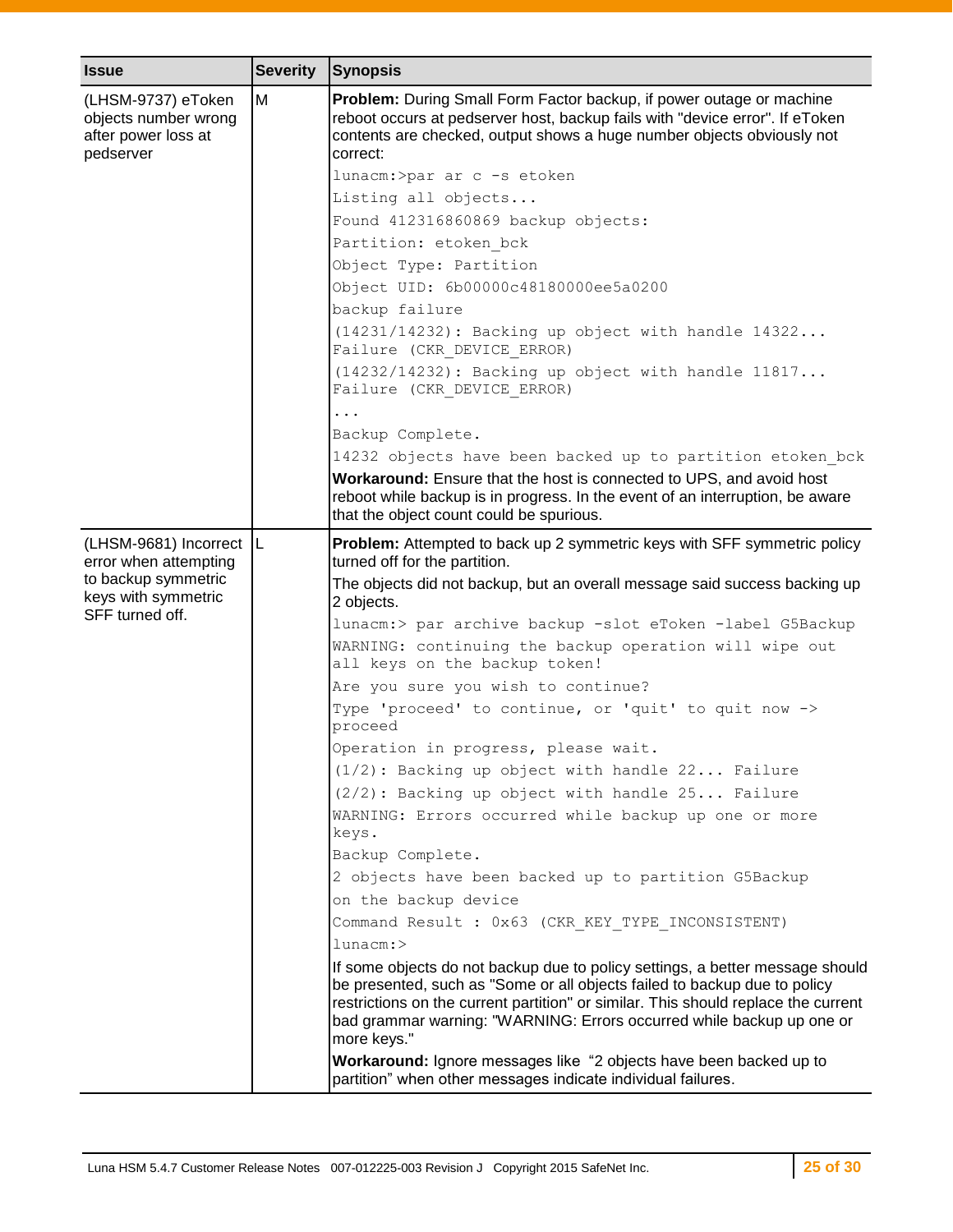## <span id="page-25-0"></span>**Luna SA Known Issues**

| <b>Issue</b>                                                                                                          | <b>Severity</b> | <b>Synopsis</b>                                                                                                                                                                                                                                                                                         |
|-----------------------------------------------------------------------------------------------------------------------|-----------------|---------------------------------------------------------------------------------------------------------------------------------------------------------------------------------------------------------------------------------------------------------------------------------------------------------|
| (LHSM-10540)<br>SNMP: Subagent<br>fails to automatically<br>reconnect when<br>Service's restart<br>subcommand is used | M               | <b>Problem:</b> When restart is issued, the NET-SNMP subagent loses its<br>connection when the snmp service stops; as it should. - However it does not<br>reconnect once the service is back up.<br><b>Workaround:</b><br>1.<br>Avoid using service restart on snmp. (Instead, use stop and then start) |
|                                                                                                                       |                 | 2.<br>If service restart is used on snmp, the subagent won't automatically<br>reconnect, so to get around this, kick off an snmp service stop command and<br>then follow it up with an snmp service start command. This method will allow<br>the NET-SNMP subagent to reconnect.                        |
|                                                                                                                       |                 | <b>Alternative Workaround:</b>                                                                                                                                                                                                                                                                          |
|                                                                                                                       |                 | Perform 2 back to back restarts.                                                                                                                                                                                                                                                                        |
| (LHSM-10174) Add<br>ECDSA to "my                                                                                      | M               | Problem: "my public-key list" does not show the ECDSA fingerprint.                                                                                                                                                                                                                                      |
| public-key list"                                                                                                      |                 | Steps to reproduce.                                                                                                                                                                                                                                                                                     |
|                                                                                                                       |                 | 1) On a linux client with openssh6.2 that supports ECDSA, generate ECDSA<br>key pair "ssh-keygen -q -t ecdsa -f id_ecdsa -N "" "                                                                                                                                                                        |
|                                                                                                                       |                 | 2) Copy the ecdsa pub key to SA appliance.                                                                                                                                                                                                                                                              |
|                                                                                                                       |                 | 3) Add the key "my public-key add id_ecdsa.pub"                                                                                                                                                                                                                                                         |
|                                                                                                                       |                 | 4) Try ssh access the SA using the ecdsa key and it is successful.                                                                                                                                                                                                                                      |
|                                                                                                                       |                 | -sh-3.2# ssh admin@172.20.9.62 -i id ecdsa                                                                                                                                                                                                                                                              |
|                                                                                                                       |                 | Last login: Mon Feb 3 10:06:26 2014 from 172.20.9.61                                                                                                                                                                                                                                                    |
|                                                                                                                       |                 | Luna SA 5.4.1-1 Command Line Shell - Copyright (c) 2001-2014 SafeNet, Inc.<br>All rights reserved.                                                                                                                                                                                                      |
|                                                                                                                       |                 | [local_host] lunash:>exit                                                                                                                                                                                                                                                                               |
|                                                                                                                       |                 | 5) Run "my public-key list", the ecdsa key is not displayed                                                                                                                                                                                                                                             |
|                                                                                                                       |                 | Workaround: The list is not updated, but ECDSA is available; you can still use<br>it.                                                                                                                                                                                                                   |
| (LHSM-10162) No<br>way to put Luna<br>Backup HSM into<br>FIPS approved<br>operation mode on<br>Luna SA                | M               | Problem: Luna Backup HSM with firmware 6.10.2 is undergoing FIPS<br>evaluation.                                                                                                                                                                                                                         |
|                                                                                                                       |                 | To conform to FIPS evaluation, it must be used in FIPS approved operation<br>mode. By default this HSM policy is OFF. There is no way to turn it on via<br>lunash.                                                                                                                                      |
|                                                                                                                       |                 | Workaround: Connect the Backup HSM to a standalone host computer and<br>use lunacm to change the policy, then reconnect the Backup HSM to the Luna<br>SA. Or perform remote backup.                                                                                                                     |
| (LHSM-10161) token                                                                                                    | M               | Problem: Luna Backup HSM with f/w 6.10.2 is undergoing FIPS evaluation.                                                                                                                                                                                                                                 |
| backup show needs<br>to show whether<br>Backup HSM is in<br>FIPS approved mode<br>or not                              |                 | To conform to FIPS requirements, it must be used in FIPS approved operation<br>mode and there must be a way to visually confirm this configuration.                                                                                                                                                     |
|                                                                                                                       |                 | There is no way via Lunash to query whether this HSM policy is on or off for a<br>Luna Backup HSM.                                                                                                                                                                                                      |
|                                                                                                                       |                 | Workaround: Connect the Backup HSM to a standalone host computer and<br>use lunacm to view the status, then (if acceptable) reconnect the Backup HSM<br>to the Luna SA. Or perform remote backup.                                                                                                       |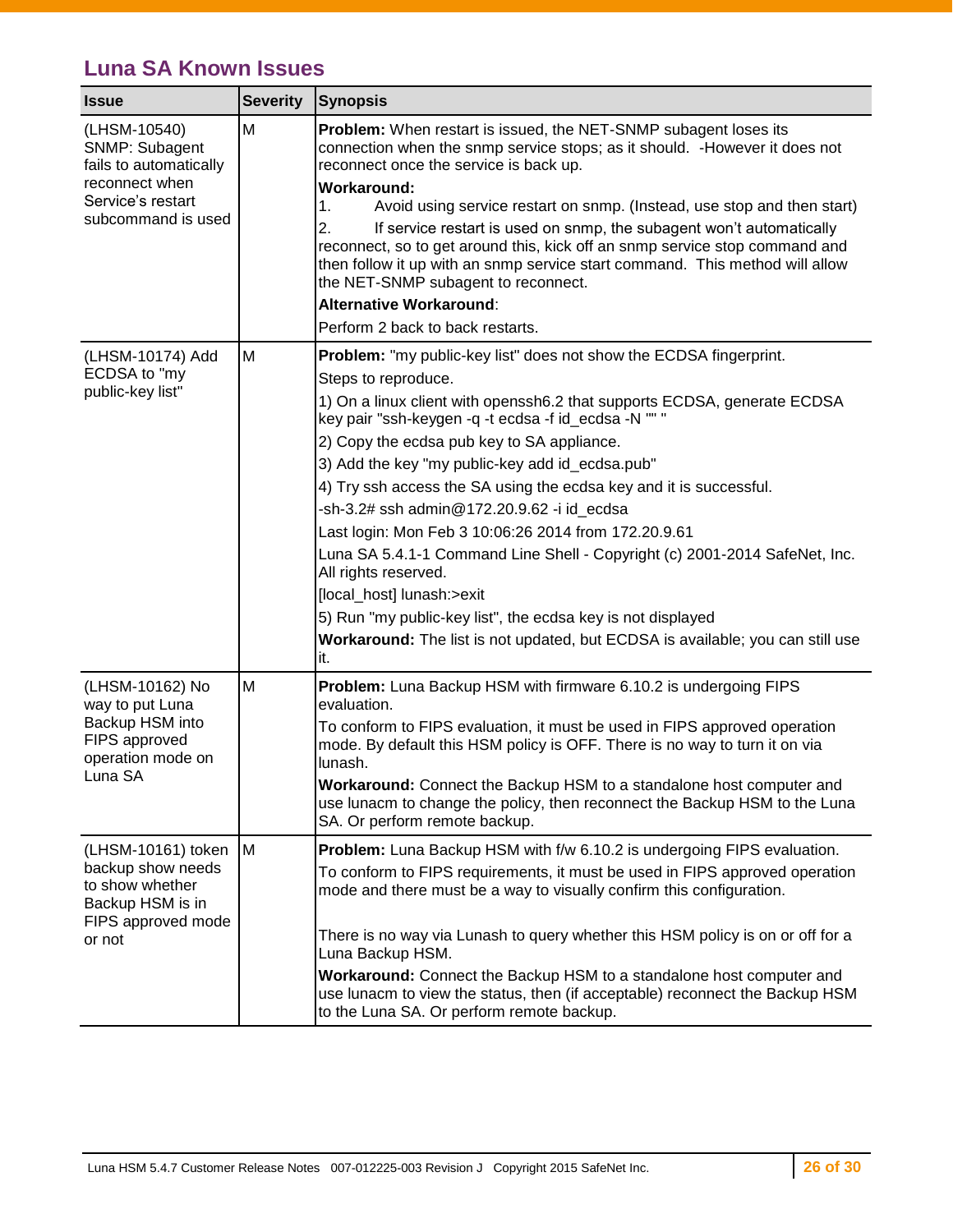| <b>Issue</b>                                                       | <b>Severity</b> | <b>Synopsis</b>                                                                                                                                                                                                         |  |
|--------------------------------------------------------------------|-----------------|-------------------------------------------------------------------------------------------------------------------------------------------------------------------------------------------------------------------------|--|
| (LHSM-10160)<br>Attempt to backup to<br>non-existent partition     | M               | Problem: Attempting to perform a backup with "replace" option to a partition on<br>the Luna Backup HSM that does not exist, Lunash prompts with a warning, but<br>then gives no opportunity to back out of the command: |  |
| on Backup HSM<br>gives warning but no<br>way to back out           |                 | [192.20.9.127] lunash:>partition backup -partition John1 -<br>password userpin -serial 7000627 -replace -tokenpar                                                                                                       |  |
|                                                                    |                 | Warning: 'replace' mode specified, but no partition named<br>FIPSBackup exists on the backup token. A new partition<br>will be created.                                                                                 |  |
|                                                                    |                 | Warning: You will need to connect Luna PED to the Luna<br>Backup HSM to complete this operation.                                                                                                                        |  |
|                                                                    |                 | You may use the same Luna PED that you used for Luna SA.                                                                                                                                                                |  |
|                                                                    |                 | Please type 'proceed' and hit <enter> when you are ready<br/>to proceed&gt; quit</enter>                                                                                                                                |  |
|                                                                    |                 | Please type 'proceed' and hit <enter></enter>                                                                                                                                                                           |  |
|                                                                    |                 | Workaround: Close the session, open a new SSH session to the Luna<br>appliance, login to the HSM and try the backup again with a correct, existing<br>partition name.                                                   |  |
| (LHSM-10109) "hsm<br>driver timeout set"<br>doesn't display error  | M               | Problem: In Luna SA, from lunash command line, run "hsm driver timeout set"<br>without including a value; lunash shows 'success' and no error message.<br>Example:                                                      |  |
| when no value<br>passed in                                         |                 | [myluna] lunash:>hsm driver timeout set                                                                                                                                                                                 |  |
|                                                                    |                 | Command Result : 0 (Success).                                                                                                                                                                                           |  |
|                                                                    |                 | Workaround: Be aware that the command is doing exactly what was asked.                                                                                                                                                  |  |
| (LHSM-9889) User<br>loses pub key                                  | L               | <b>Problem: After:</b><br>1) Run sysconf config backup                                                                                                                                                                  |  |
| authentication after                                               |                 | 2) Run sysconf config factoryReset                                                                                                                                                                                      |  |
| sysconf<br>backup/restore                                          |                 | any existing named user is no longer able to log in with public key<br>authentication.                                                                                                                                  |  |
|                                                                    |                 | Workaround: Recreate the named user (see issue LHSM-9888). Upload a<br>public key and re-establish public key authentication for each such user.                                                                        |  |
| (LHSM-9888) User's                                                 | M               | Problem: Steps to reproduce:                                                                                                                                                                                            |  |
| lushfiles directory is                                             |                 | 1) Create a new user (somebody).                                                                                                                                                                                        |  |
| gone after sysconf<br>backup/restore                               |                 | 2) Run sysconf config backup                                                                                                                                                                                            |  |
|                                                                    |                 | 3) Run sysconf config factoryReset                                                                                                                                                                                      |  |
|                                                                    |                 | 4) Run sysconf config restore <backup 2="" file="" in="" step=""></backup>                                                                                                                                              |  |
|                                                                    |                 | 5) Login to appliance as "somebody", run "my file list" will get the following<br>error.                                                                                                                                |  |
|                                                                    |                 | [local host] lunash:>my file list                                                                                                                                                                                       |  |
|                                                                    |                 | /bin/ls: /home/somebody/lush files: No such file or<br>directory                                                                                                                                                        |  |
|                                                                    |                 | Command Result : 0 (Success)                                                                                                                                                                                            |  |
|                                                                    |                 | Workaround: Recreate the named user. Re-upload any files that were lost.                                                                                                                                                |  |
| (LHSM-9883) Lunash L<br>fails to shut down<br>certmonitord service |                 | Problem: Command "ntls certificate monitor disable" in lunash shows that cert<br>monitor was disabled, but in fact the command failed to shut down<br>certmonitord service.                                             |  |
|                                                                    |                 | Workaround: Ignore, for the present. This affects only monitoring of certificate<br>expiry, and the current certificates are good for another ten years.                                                                |  |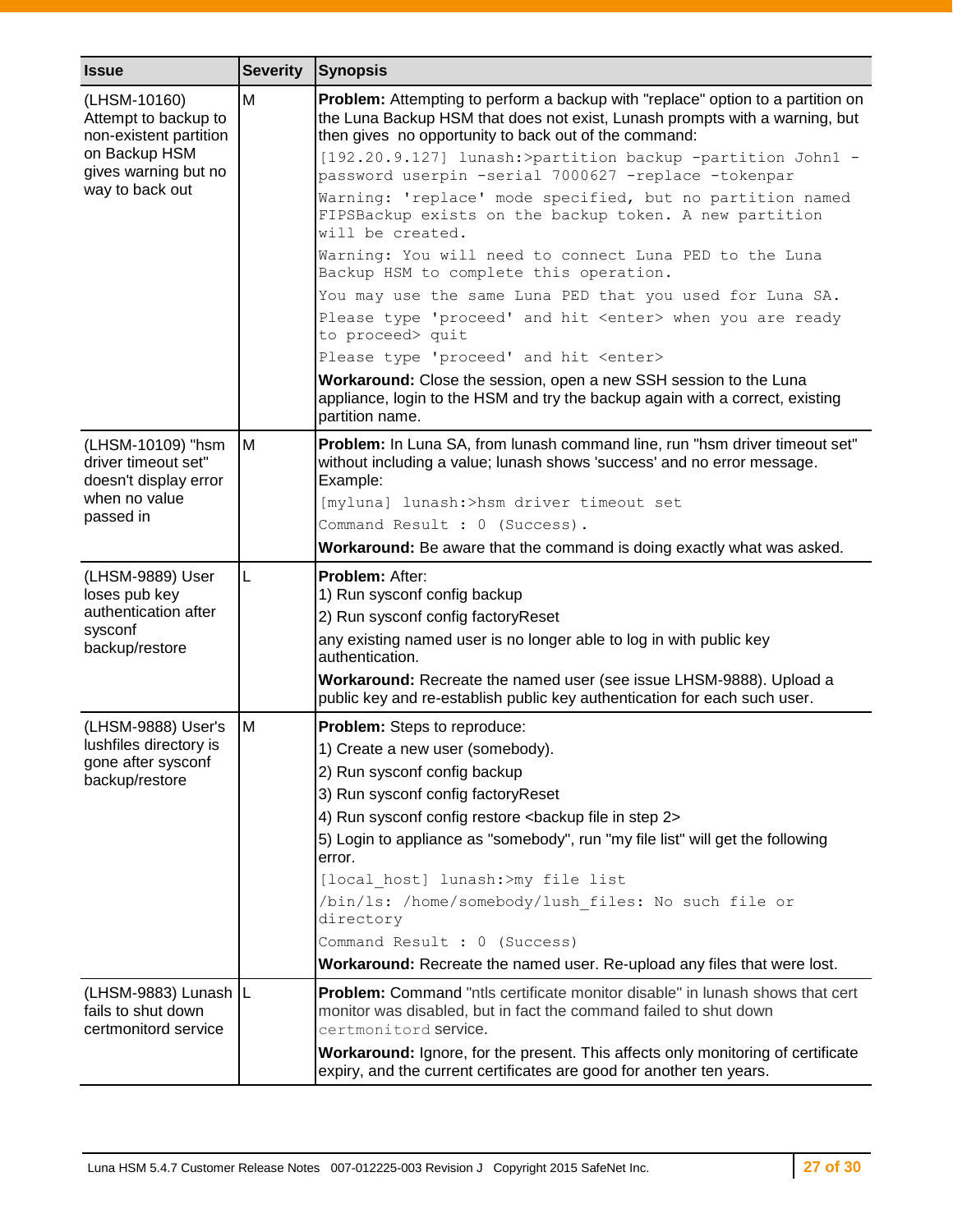<span id="page-27-0"></span>

| <b>Issue</b>                                                                                                                                                              | <b>Severity</b> | <b>Synopsis</b>                                                                                                                                                                                                                                                                                                                                                                                                                                                                   |  |
|---------------------------------------------------------------------------------------------------------------------------------------------------------------------------|-----------------|-----------------------------------------------------------------------------------------------------------------------------------------------------------------------------------------------------------------------------------------------------------------------------------------------------------------------------------------------------------------------------------------------------------------------------------------------------------------------------------|--|
| (LHSM-9846) sysconf M<br>secureKeys broken<br>for PWD-AUTH<br>LunaSA                                                                                                      |                 | Problem: The command to move software NTLS keys into hardware is broken<br>on password-authenticated Luna SA. Works properly for PED-authenticated<br>Luna SA.<br>Workaround: If you prefer to use NTLS keys in hardware (inside the HSM,                                                                                                                                                                                                                                         |  |
|                                                                                                                                                                           |                 | rather than on the Luna SA file system), then for PED-auth use the command<br>options to generate them there, rather than generating in software and<br>importing.                                                                                                                                                                                                                                                                                                                |  |
| (LHSM-9820)<br>Package listfile<br>displays all packages                                                                                                                  | L               | Problem: The command "package listf" should return only uploaded-but-not-<br>yet-installed packages, but successfully installed packages are shown as well.<br>Workaround: Ignore, or compare to the output of "package list".                                                                                                                                                                                                                                                    |  |
| (LHSM-9818) lunacm<br>"partition archive<br>backup -o" does not<br>read object handles<br>correctly                                                                       | Iм              | <b>Problem:</b> "partition archive backup -o" does not read the object handles<br>correctly, when a single invalid handle is passed to "-o"; it just backs up<br>everything found from Luna SA to etoken. If multiple invalid object handles are<br>passed, it works correctly.<br>Workaround: Be aware of the discrepancy and avoid passing invalid object<br>handles.                                                                                                           |  |
| (LHSM-9422)<br>Windows SA 2xHA<br>performance issue:<br>RSA 1024 Sign                                                                                                     | M               | Problem: RSA Sign 1024 with Luna SA 2xHA shows only 8500<br>operations/second, while Linux multitoken2 reaches 14000 operations/second<br>(the same Luna SA appliance and client machine).<br>Workaround: If greater performance under Windows is required, before this<br>can be fixed, consider using a faster client computer (at least four computing<br>cores, 8GB of RAM).                                                                                                  |  |
| (LHSM-7052/2863)<br>Auto and manual<br>recovery conflict<br>during recovery                                                                                               | M               | Problem: When a system is configured for auto-recovery, running the manual<br>vtl haAdmin recovery option causes errors randomly.<br>Workaround: Avoid manual recovery when system is configured for HA auto-<br>recovery.                                                                                                                                                                                                                                                        |  |
| (LHSM-6856)<br>appliance: status of<br>"HSM Admin login<br>attempts left" in hsm<br>show command<br>shows incorrectly<br>after three<br>consecutive hsm<br>login failures | M               | Problem: After three consecutive hsm login failures, "HSM Admin login<br>attempts left" in output of hsm show command still shows "1 before HSM<br>zeroization!" while the HSM has been zeroized. It should show "hsm zeroized".<br>Workaround: Until this is fixed, be aware of the number of bad login attempts<br>since the last successful login.                                                                                                                             |  |
| (LHSM-5824,<br>MKS161028)<br>unmasking has been<br>set as disallowed<br>after migrating Luna<br>SA from 5.0                                                               | M               | Problem: After migrating a Luna SA from version 5.0, found that unmasking in<br>HSM policy has been set as disallowed which potentially blocks key migration<br>from a SIM configuration. This is a very rare case and requires a destructive<br>capability/policy change; a general solution is not contemplated, due to the<br>small number of customers potentially affected.<br>Workaround: If the situation applies to your Luna HSMs, contact SafeNet<br>Technical Support. |  |
| (LHSM-5824<br>MKS161028) SIM key<br>migration to Luna SA<br>5.1 requires<br>application of a<br>destructive CUF                                                           | H               | <b>Problem:</b> SIM key migration from Luna SA 4.x to Luna SA 5.1 does not work<br>using the standard configuration.<br>Workaround: To use SIM key migration on Luna SA 5.1, you must contact<br>SafeNet support to receive a destructive capability update file (CUF) that, once<br>applied, enables unmasking.                                                                                                                                                                  |  |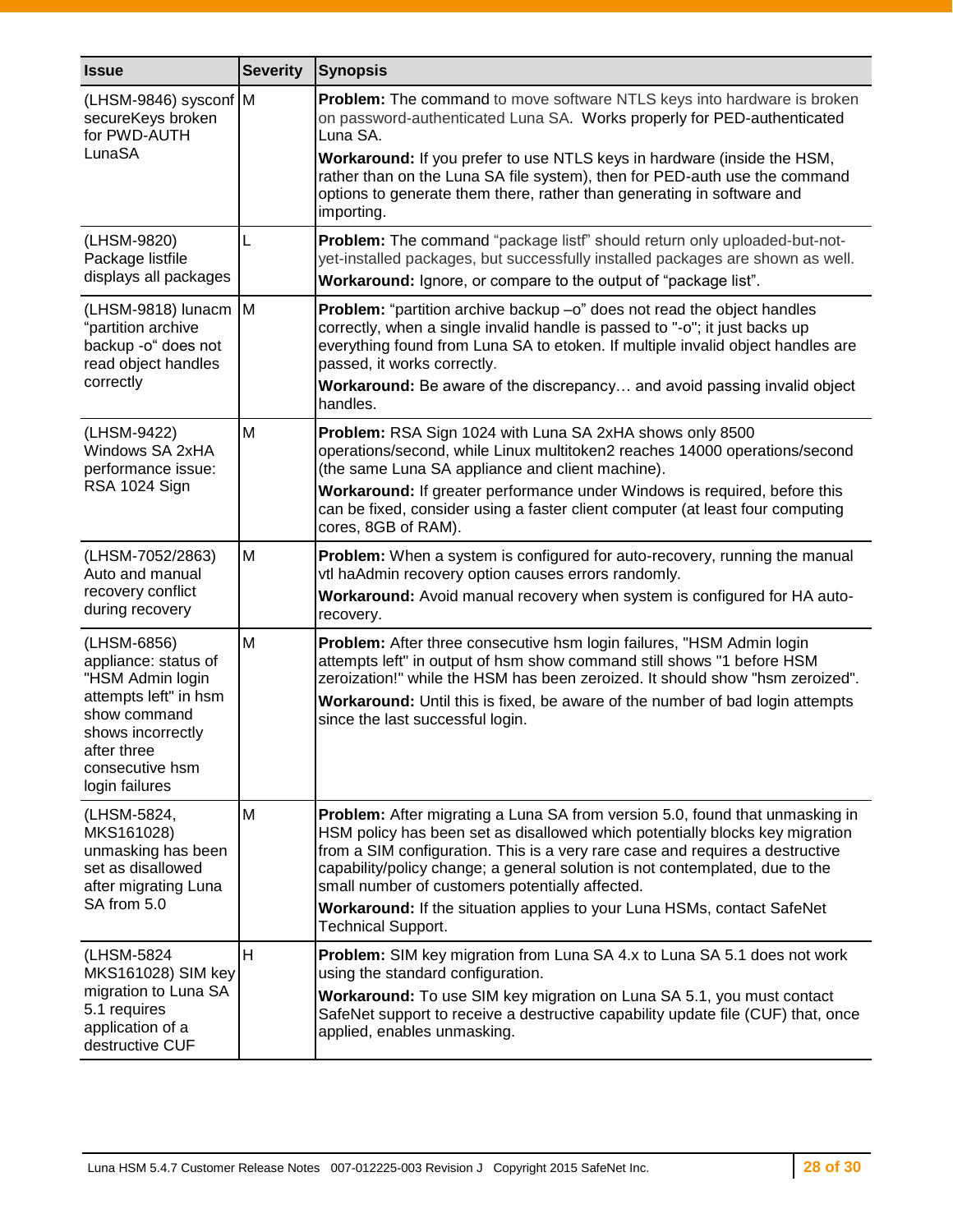## <span id="page-28-0"></span>**Luna PCI-E Known Issues**

| <b>Issue</b>                                                                                 | <b>Severity</b> | Synopsis                                                                                                                                                                                                                                                                                                                                                                                                                                                                                                                                                                                                                                                                                                                                                                                                                                                                                                                                                                                                                                                                                                                                          |  |
|----------------------------------------------------------------------------------------------|-----------------|---------------------------------------------------------------------------------------------------------------------------------------------------------------------------------------------------------------------------------------------------------------------------------------------------------------------------------------------------------------------------------------------------------------------------------------------------------------------------------------------------------------------------------------------------------------------------------------------------------------------------------------------------------------------------------------------------------------------------------------------------------------------------------------------------------------------------------------------------------------------------------------------------------------------------------------------------------------------------------------------------------------------------------------------------------------------------------------------------------------------------------------------------|--|
| (9819) lunacm "partition M<br>archive backup"<br>displays wrong backed<br>up object number   |                 | <b>Problem:</b> If invalid object handles are passed to "partition archive<br>backup -o", lunacm responds CKR_OBJECT_HANDLE_INVALID error<br>which is correct, but also displays the objects numbers that were backed<br>up, and that number is not correct.<br>Workaround: Ignore the declared number of backed-up objects, or avoid<br>passing invalid object handles.                                                                                                                                                                                                                                                                                                                                                                                                                                                                                                                                                                                                                                                                                                                                                                          |  |
| (LHSM-6945<br>MKS160706) Handling<br>of PEDId parameter is<br>inconsistent or<br>confusing   |                 | Problem: Currently, whether an application uses the remote or the local PED<br>is determined by the existence of the PEDId=[0 1] parameter in the 'Luna'<br>section of Crystoki.conf. If this parameter does not exist, applications will<br>always try to use the local PED, even if one is not attached. There is currently<br>no way of setting this through any of the applications (lunacm or ckdemo), so<br>the user must manually edit this file - not a preferred method.<br>Lunacm, ckdemo, and multitoken all allow the user to specify the PED id,<br>either on the command line or via a menu selection, but this works only for<br>one specific session in the given application.<br>Also, commands initrpy and deleterpy are executed only on a locally-attached<br>PED. However, the applications which invoke these functions will simply use<br>whatever PED id is currently specified for that session (or the default from<br>Crystoki.conf). So these commands might incorrectly attempt to invoke a<br>remote PED.<br><b>Workaround:</b> Modify the configuration file, or specify at the command line for<br>each instance. |  |
| (189565) Client tools<br>fail to contact PCI-E<br>card on Solaris 11<br>Sparc T-5120 server. | M               | Problem: Client tools fail to contact PCI-E card on Solaris 11 Sparc T-5120<br>server.<br><b>Workaround: None</b>                                                                                                                                                                                                                                                                                                                                                                                                                                                                                                                                                                                                                                                                                                                                                                                                                                                                                                                                                                                                                                 |  |

### <span id="page-28-1"></span>**Luna G5 Known Issues**

| <b>Issue</b>                                                                                                                              | <b>Severity</b> | <b>Synopsis</b>                                                                                                                                                                                                                                      |
|-------------------------------------------------------------------------------------------------------------------------------------------|-----------------|------------------------------------------------------------------------------------------------------------------------------------------------------------------------------------------------------------------------------------------------------|
| LUC-630                                                                                                                                   | ΙM              | <b>Problem:</b> On updating firmware for G5, a Device Error is returned. However,<br>the firmware is found to be updated after reboot.<br>Workaround: Before updating the firmware for G5, stop the Pedclient<br>service.                            |
| (LHSM-8423,<br>MKS190597) System is<br>rebooted on issuing<br>hsm reset command<br>when running HA on<br>Solaris Sparc 11 Netra<br>T5440. | ΙM              | Problem: System gets rebooted when hsm reset command is issued on a<br>G5 HA, running Solaris Sparc 11 (64-bit) Netra T5440 server.<br>Workaround: It is recommended to stop any running applications before<br>issuing hsm reset command in lunacm. |
| (IHSM-8406)<br>MKS190450) Client<br>tools fail to detect Luna<br>G5 on 'unplug and re-<br>plug' operations.                               | Н               | <b>Problem:</b> When Luna G5 is unplugged and then re-plugged, the client tools<br>fail to detect it on Dell R710, Sun Fire v245 and Sparc T-5120 servers.<br><b>Workaround: None</b>                                                                |